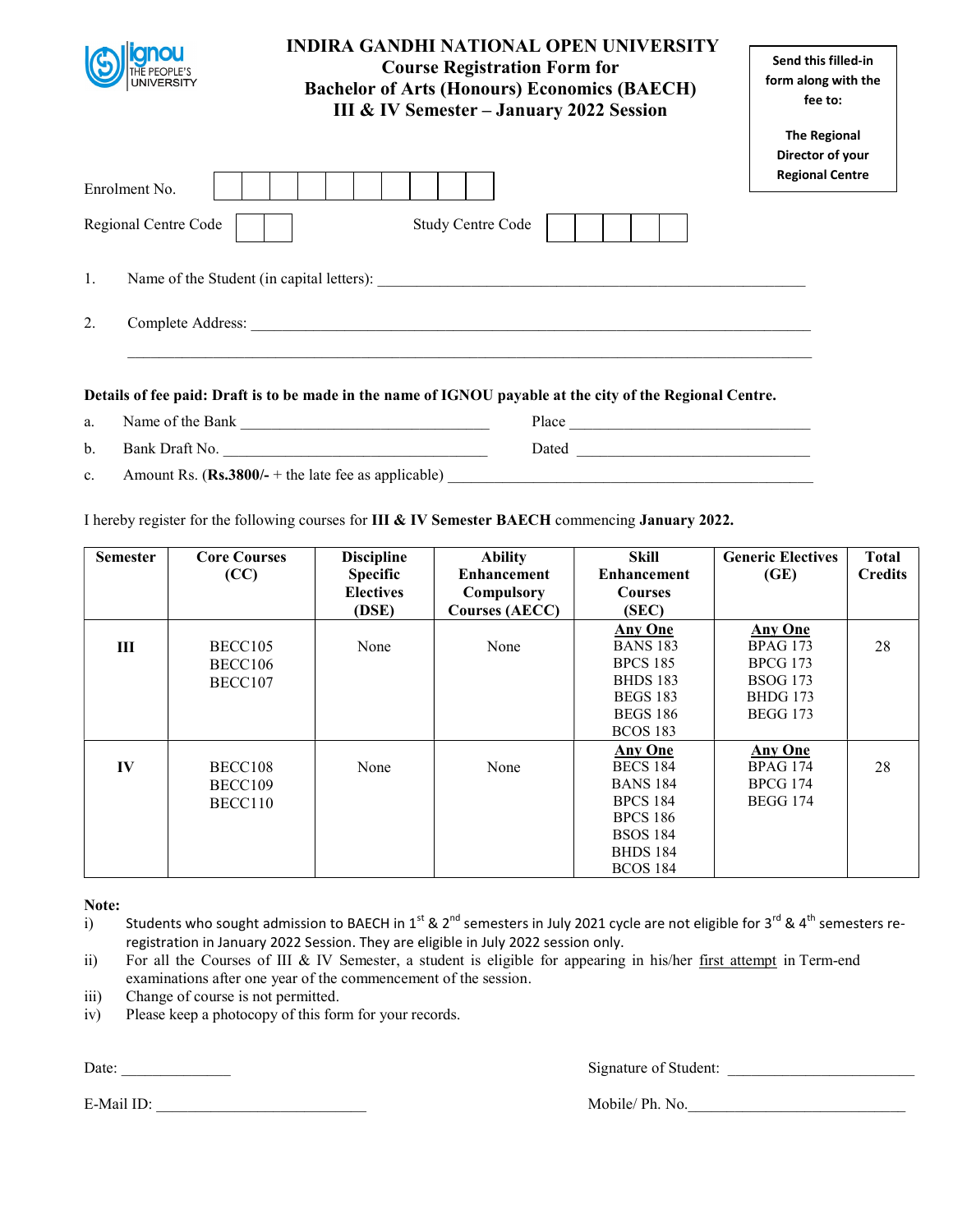|                      | <b>INDIRA GANDHI NATIONAL OPEN UNIVERSITY</b><br><b>Course Registration Form for</b><br><b>Bachelor of Arts (Honours) Economics (BAECH)</b><br>V & VI Semester - January 2022 Session | Send this filled-in<br>form along with the<br>fee to:             |
|----------------------|---------------------------------------------------------------------------------------------------------------------------------------------------------------------------------------|-------------------------------------------------------------------|
| Enrolment No.        |                                                                                                                                                                                       | <b>The Regional</b><br>Director of your<br><b>Regional Centre</b> |
| Regional Centre Code | Study Centre Code                                                                                                                                                                     |                                                                   |
| 1.                   |                                                                                                                                                                                       |                                                                   |
| 2.                   | Complete Address: <u>Complete Address:</u>                                                                                                                                            |                                                                   |
|                      | Details of fee paid: Draft is to be made in the name of IGNOU payable at the city of the Regional Centre.                                                                             |                                                                   |
| a.                   |                                                                                                                                                                                       |                                                                   |
| $\mathbf b$ .        | Bank Draft No.<br>Dated                                                                                                                                                               |                                                                   |

c. Amount Rs.  $(Rs.3800/- +$  the late fee as applicable)

Learners opting B.A. Psychology courses with Practicum component are required to pay an extra fee of Rs.600/-.

I hereby register for the following courses for V & VI Semester BAECH commencing January 2022.

| <b>Semester</b> | <b>Core Courses</b><br>(CC) | <b>Discipline</b><br><b>Specific</b><br><b>Electives</b><br>(DSE) | <b>Ability</b><br><b>Enhancement</b><br>Compulsory<br><b>Courses (AECC)</b> | Skill<br><b>Enhancement</b><br><b>Courses</b><br>(SEC) | <b>Generic Electives</b><br>(GE) | <b>Total</b><br><b>Credits</b> |
|-----------------|-----------------------------|-------------------------------------------------------------------|-----------------------------------------------------------------------------|--------------------------------------------------------|----------------------------------|--------------------------------|
| V               | BECC111<br>BECC112          | BECE141<br>BECE143                                                | None                                                                        | None                                                   | None                             | 24                             |
| VI              | BECC113<br>BECC114          | BECE142<br>BECE144                                                | None                                                                        | None                                                   | None                             | 24                             |

Note:

i) Students who sought admission to BAECH in 3<sup>rd</sup> & 4<sup>th</sup> semesters in July 2021 cycle are not eligible for 5<sup>th</sup> & 6<sup>th</sup> semesters reregistration in January 2022 Session. They are eligible in July 2022 session only.

- ii) For all the Courses of V & VI Semester, a student is eligible for appearing in his/her first attempt in Term-end examinations after one year of the commencement of the session.
- iii) Change of course is not permitted.
- iv) Please keep a photocopy of this form for your records.

Date: \_\_\_\_\_\_\_\_\_\_\_\_\_\_ Signature of Student: \_\_\_\_\_\_\_\_\_\_\_\_\_\_\_\_\_\_\_\_\_\_\_\_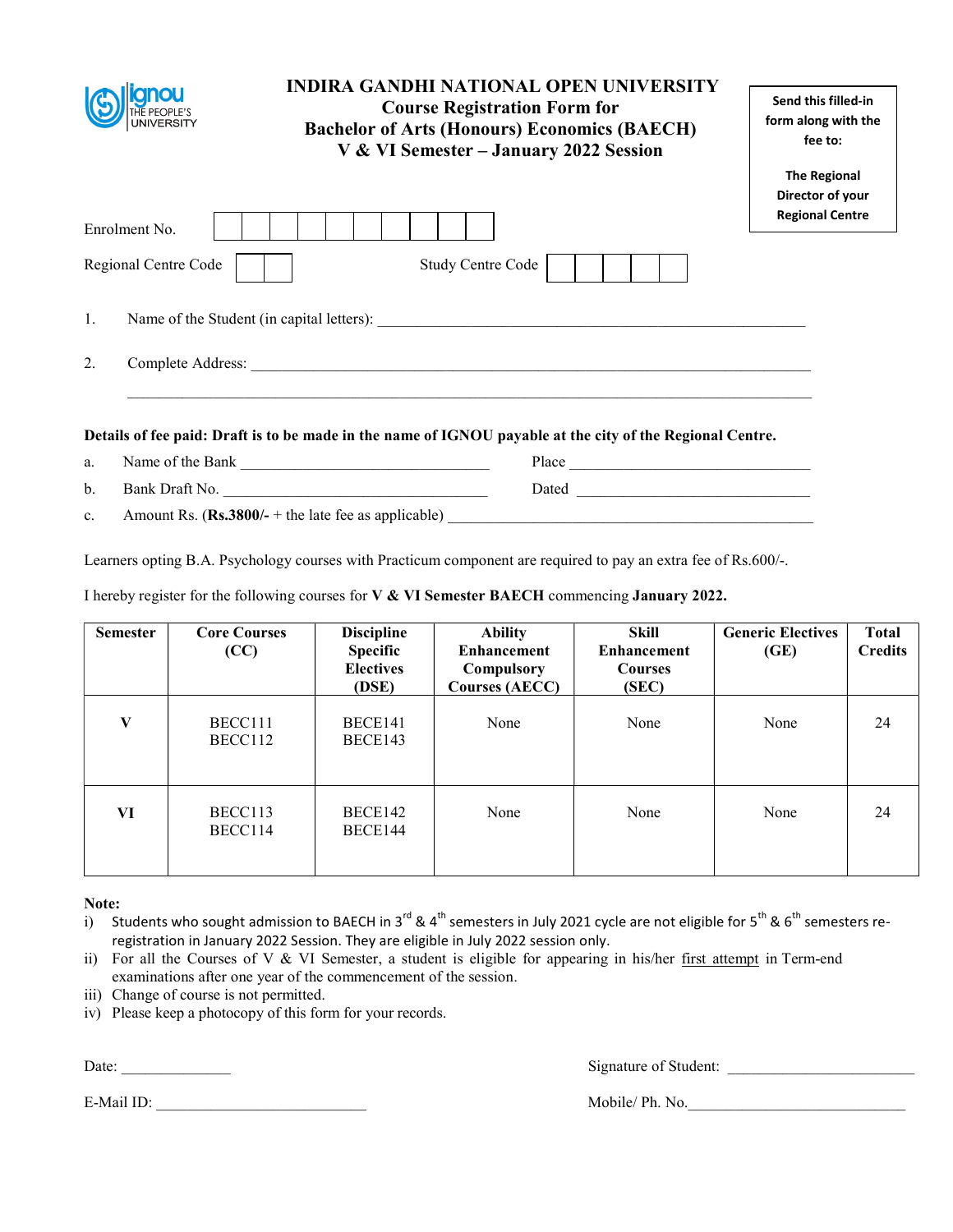| <b>INDIRA GANDHI NATIONAL OPEN UNIVERSITY</b><br><b>Course Registration Form for</b><br><b>Bachelor of Arts (Honours) History (BAHIH)</b><br><b>III &amp; IV Semester - January 2022 Session</b> |                          | Send this filled-in<br>form along with the<br>fee to:             |
|--------------------------------------------------------------------------------------------------------------------------------------------------------------------------------------------------|--------------------------|-------------------------------------------------------------------|
| Enrolment No.                                                                                                                                                                                    |                          | <b>The Regional</b><br>Director of your<br><b>Regional Centre</b> |
| Regional Centre Code                                                                                                                                                                             | <b>Study Centre Code</b> |                                                                   |
| 1.<br>Name of the Student (in capital letters):                                                                                                                                                  |                          |                                                                   |
| 2.<br>Complete Address:                                                                                                                                                                          |                          |                                                                   |

- 
- a. Name of the Bank  $\qquad \qquad$  Place  $\qquad \qquad$  Place  $\qquad \qquad$  Dated  $\qquad \qquad$  Dated  $\qquad \qquad$  Dated  $\qquad \qquad$  Dated  $\qquad \qquad$  Dated  $\qquad \qquad$  Dated  $\qquad \qquad$  Dated  $\qquad \qquad$  Dated  $\qquad \qquad$  Dated  $\qquad \qquad$  Dated  $\qquad \qquad$  Dated  $\qquad \q$ b. Bank Draft No. \_\_\_\_\_\_\_\_\_\_\_\_\_\_\_\_\_\_\_\_\_\_\_\_\_\_\_\_\_\_\_\_\_\_ Dated \_\_\_\_\_\_\_\_\_\_\_\_\_\_\_\_\_\_\_\_\_\_\_\_\_\_\_\_\_\_
- c. Amount Rs.  $(Rs.3800/- +$  the late fee as applicable)

I hereby register for the following courses for III & IV Semester BAHIH commencing January 2022.

| <b>Semester</b> | <b>Core Courses</b> | <b>Discipline</b> | <b>Ability</b>        | <b>Skill</b>       | <b>Generic Electives</b> | <b>Total</b>   |
|-----------------|---------------------|-------------------|-----------------------|--------------------|--------------------------|----------------|
|                 | (CC)                | <b>Specific</b>   | <b>Enhancement</b>    | <b>Enhancement</b> | (GE)                     | <b>Credits</b> |
|                 |                     | <b>Electives</b>  | Compulsory            | <b>Courses</b>     |                          |                |
|                 |                     | (DSE)             | <b>Courses (AECC)</b> | (SEC)              |                          |                |
|                 |                     |                   |                       | <b>Any one</b>     | <b>Any one</b>           |                |
| Ш               | BHIC105             | None              | None                  | <b>BANS 183</b>    | <b>BSOG</b> 173          | 28             |
|                 | BHIC106             |                   |                       | <b>BPCS 183</b>    | <b>BPCG 173</b>          |                |
|                 | BHIC107             |                   |                       | <b>BPCS 185</b>    | <b>BPAG 173</b>          |                |
|                 |                     |                   |                       | <b>BHDS 183</b>    | <b>BHDG 173</b>          |                |
|                 |                     |                   |                       | <b>BEGS 183</b>    | <b>BEGG 173</b>          |                |
|                 |                     |                   |                       | <b>BEGS 185</b>    |                          |                |
|                 |                     |                   |                       | <b>BCOS 183</b>    |                          |                |
|                 |                     |                   |                       | <b>Any one</b>     | <b>Any one</b>           |                |
| IV              | BHIC108             | None              | None                  | <b>BPAS 184</b>    | <b>BPAG 174</b>          | 28             |
|                 | BHIC109             |                   |                       | <b>BANS 184</b>    | <b>BPCG 174</b>          |                |
|                 | BHIC110             |                   |                       | <b>BECS 184</b>    | <b>BEGG 174</b>          |                |
|                 |                     |                   |                       | <b>BPCS 184</b>    |                          |                |
|                 |                     |                   |                       | <b>BPCS 186</b>    |                          |                |
|                 |                     |                   |                       | <b>BHDS 184</b>    |                          |                |
|                 |                     |                   |                       | <b>BSOS 184</b>    |                          |                |
|                 |                     |                   |                       | <b>BEGS 186</b>    |                          |                |
|                 |                     |                   |                       | <b>BCOS 184</b>    |                          |                |

Note:

- i) Students who sought admission to BAHIH in 1<sup>st</sup> & 2<sup>nd</sup> semesters in July 2021 cycle are not eligible for 3<sup>rd</sup> & 4<sup>th</sup> semesters reregistration in January 2022 Session. They are eligible in July 2022 session only.
- ii) For all the Courses of III & IV Semester, a student is eligible for appearing in his/her first attempt in Term-end examinations after one year of the commencement of the session.
- iii) Change of course is not permitted.
- iv) Please keep a photocopy of this form for your records.

Date: \_\_\_\_\_\_\_\_\_\_\_\_\_\_ Signature of Student: \_\_\_\_\_\_\_\_\_\_\_\_\_\_\_\_\_\_\_\_\_\_\_\_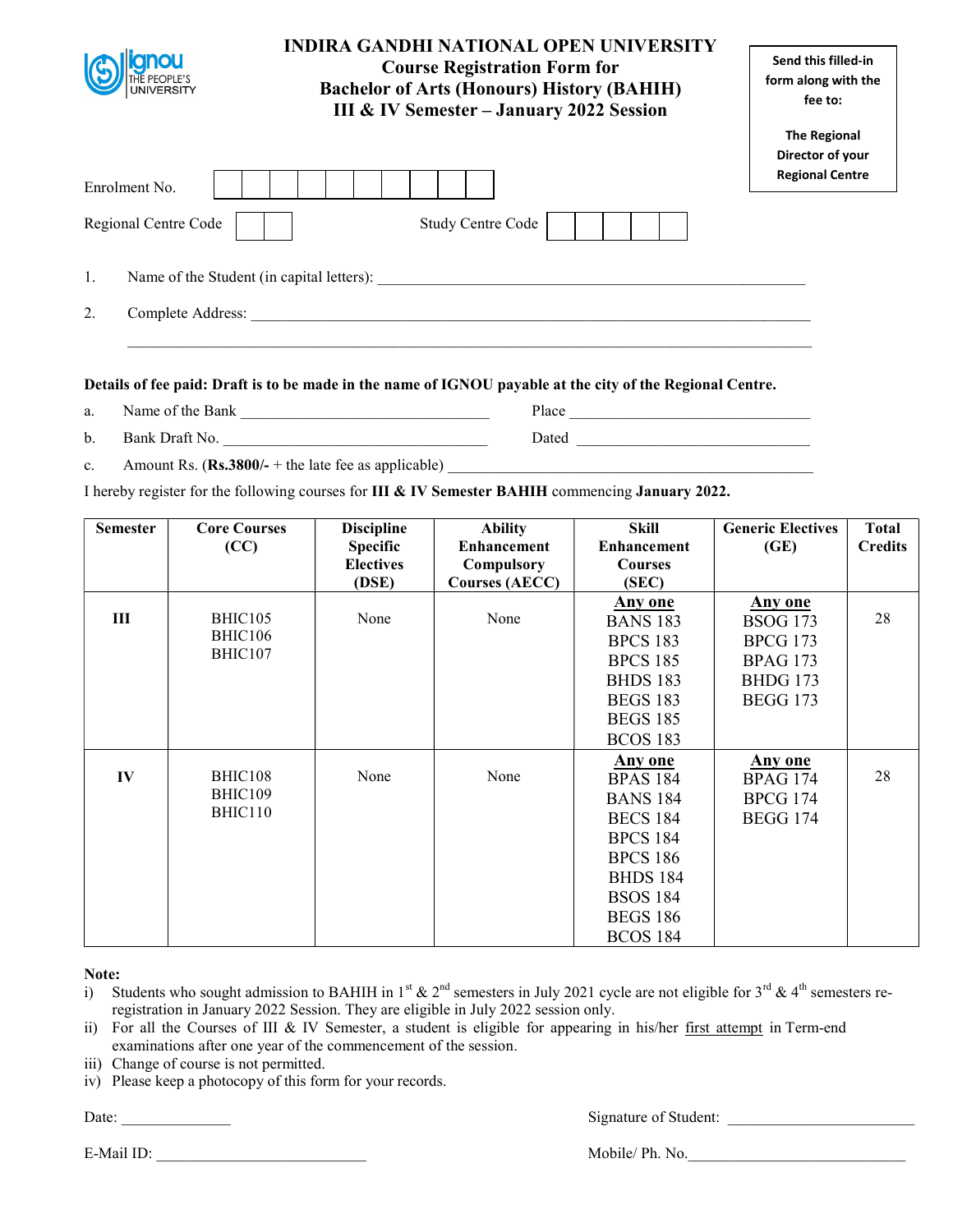|                         | <b>INDIRA GANDHI NATIONAL OPEN UNIVERSITY</b><br><b>Course Registration Form for</b><br><b>Bachelor of Arts (Honours) History (BAHIH)</b><br>V & VI Semester - January 2022 Session | Send this filled-in<br>form along with the<br>fee to: |
|-------------------------|-------------------------------------------------------------------------------------------------------------------------------------------------------------------------------------|-------------------------------------------------------|
|                         |                                                                                                                                                                                     | <b>The Regional</b>                                   |
|                         |                                                                                                                                                                                     | Director of your<br><b>Regional Centre</b>            |
| Enrolment No.           |                                                                                                                                                                                     |                                                       |
| Regional Centre Code    | <b>Study Centre Code</b>                                                                                                                                                            |                                                       |
| 1.                      | Name of the Student (in capital letters):                                                                                                                                           |                                                       |
| 2.<br>Complete Address: |                                                                                                                                                                                     |                                                       |
|                         |                                                                                                                                                                                     |                                                       |

a. Name of the Bank \_\_\_\_\_\_\_\_\_\_\_\_\_\_\_\_\_\_\_\_\_\_\_\_\_\_\_\_\_\_\_\_ Place \_\_\_\_\_\_\_\_\_\_\_\_\_\_\_\_\_\_\_\_\_\_\_\_\_\_\_\_\_\_\_ b. Bank Draft No. \_\_\_\_\_\_\_\_\_\_\_\_\_\_\_\_\_\_\_\_\_\_\_\_\_\_\_\_\_\_\_\_\_\_ Dated \_\_\_\_\_\_\_\_\_\_\_\_\_\_\_\_\_\_\_\_\_\_\_\_\_\_\_\_\_\_

c. Amount Rs.  $(Rs.3800/- +$  the late fee as applicable)

Learners opting B.A. Psychology courses with Practicum component are required to pay an extra fee of Rs.600/-.

I hereby register for the following courses for V & VI Semester BAHIH commencing January 2022.

| <b>Semester</b> | <b>Core Courses</b><br>(CC) | <b>Discipline</b><br><b>Specific</b><br><b>Electives</b><br>(DSE) | <b>Ability</b><br><b>Enhancement</b><br>Compulsory<br><b>Courses (AECC)</b> | Skill<br><b>Enhancement</b><br><b>Courses</b><br>(SEC) | <b>Generic Electives</b><br>(GE) | Total<br><b>Credits</b> |
|-----------------|-----------------------------|-------------------------------------------------------------------|-----------------------------------------------------------------------------|--------------------------------------------------------|----------------------------------|-------------------------|
| $\mathbf{V}$    | BHIC111<br>BHIC112          | BHIE141<br>BHIE143                                                | None                                                                        | None                                                   | None                             | 24                      |
| VI              | BHIC113<br>BHIC114          | BHIE142<br>BHIE144                                                | None                                                                        | None                                                   | None                             | 24                      |

# Note:

- i) Students who sought admission to BAHIH in 3<sup>rd</sup> & 4<sup>th</sup> semesters in July 2021 cycle are not eligible for 5<sup>th</sup> & 6<sup>th</sup> semesters reregistration in January 2022 Session. They are eligible in July 2022 session only.
- ii) For all the Courses of V & VI Semester, a student is eligible for appearing in his/her first attempt in Term-end examinations after one year of the commencement of the session.
- iii) Change of course is not permitted.
- iv) Please keep a photocopy of this form for your records.

Date: Signature of Student:

E-Mail ID: Nobile/ Ph. No.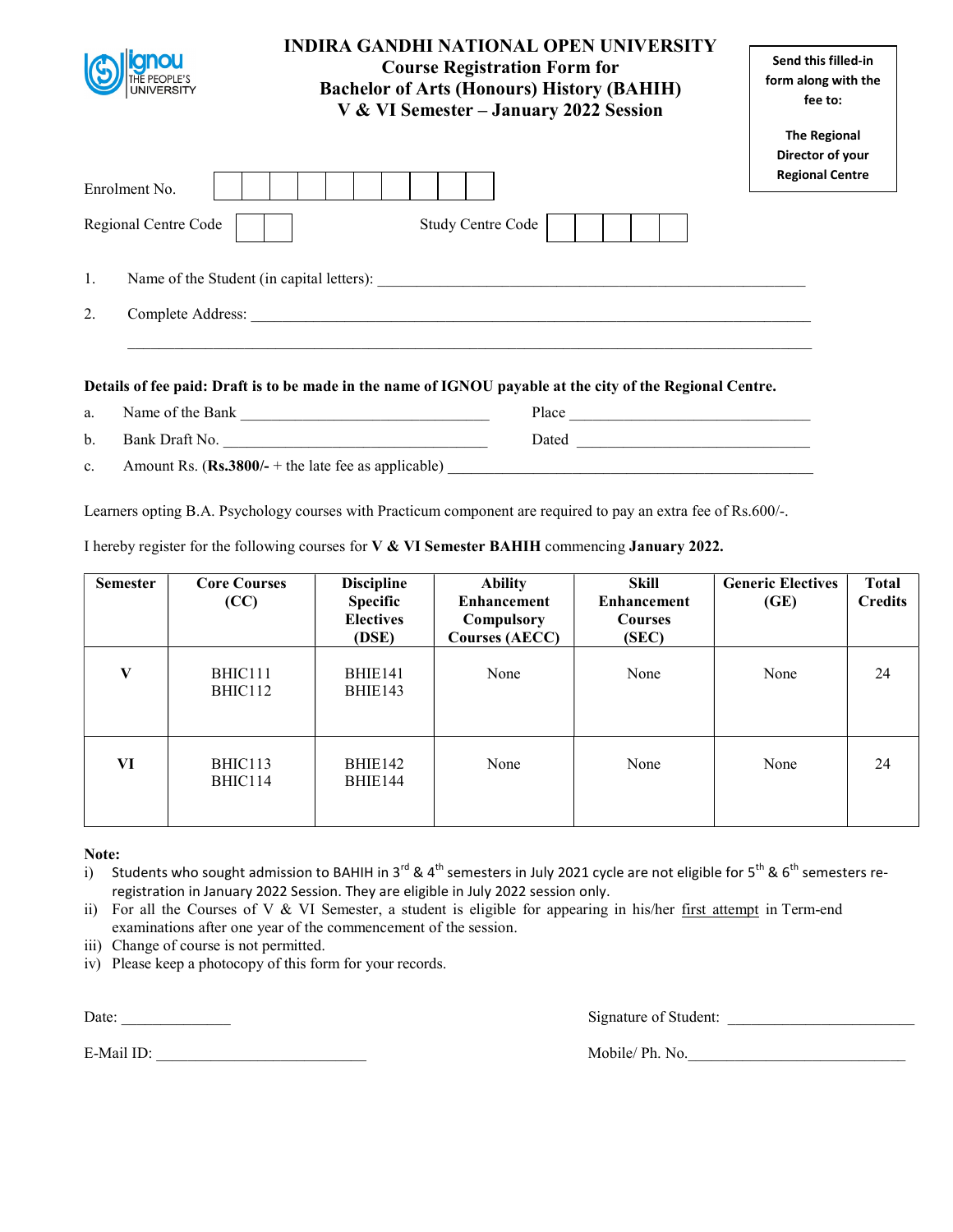| gnou<br><b>UNIVERSITY</b> | <b>INDIRA GANDHI NATIONAL OPEN UNIVERSITY</b><br><b>Course Registration Form for</b><br><b>Bachelor of Arts (Honours) Pub. Admn. (BAPAH)</b><br>III & IV Semester - January 2022 Session | Send this filled-in<br>form along with the<br>fee to:             |  |
|---------------------------|------------------------------------------------------------------------------------------------------------------------------------------------------------------------------------------|-------------------------------------------------------------------|--|
| Enrolment No.             |                                                                                                                                                                                          | <b>The Regional</b><br>Director of your<br><b>Regional Centre</b> |  |
| Regional Centre Code      | Study Centre Code                                                                                                                                                                        |                                                                   |  |
| 1.                        | Name of the Student (in capital letters):                                                                                                                                                |                                                                   |  |
| 2.<br>Complete Address:   |                                                                                                                                                                                          |                                                                   |  |

- a. Name of the Bank **Departuments** Place
- b. Bank Draft No. \_\_\_\_\_\_\_\_\_\_\_\_\_\_\_\_\_\_\_\_\_\_\_\_\_\_\_\_\_\_\_\_\_\_ Dated \_\_\_\_\_\_\_\_\_\_\_\_\_\_\_\_\_\_\_\_\_\_\_\_\_\_\_\_\_\_
- c. Amount Rs.  $(Rs.3800/- +$  the late fee as applicable)

I hereby register for the following courses for III & IV Semester BAPAH commencing January 2022.

| <b>Semester</b> | <b>Core Courses</b><br>(CC) | <b>Discipline</b><br><b>Specific</b><br><b>Electives</b><br>(DSE) | <b>Ability</b><br><b>Enhancement</b><br>Compulsory<br><b>Courses (AECC)</b> | <b>Skill</b><br><b>Enhancement</b><br><b>Courses</b><br>(SEC) | <b>Generic Electives</b><br>(GE) | <b>Total</b><br><b>Credits</b> |
|-----------------|-----------------------------|-------------------------------------------------------------------|-----------------------------------------------------------------------------|---------------------------------------------------------------|----------------------------------|--------------------------------|
|                 |                             |                                                                   |                                                                             | Any one                                                       | Any one                          |                                |
| $\mathbf{I}$    | BPAC <sub>105</sub>         | None                                                              | None                                                                        | <b>BANS 183</b>                                               | <b>BPCG 173</b>                  | 28                             |
|                 | BPAC106                     |                                                                   |                                                                             | <b>BPCS 183</b>                                               | <b>BHDG 173</b>                  |                                |
|                 | BPAC <sub>107</sub>         |                                                                   |                                                                             | <b>BPCS 185</b>                                               | <b>BEGG 173</b>                  |                                |
|                 |                             |                                                                   |                                                                             | <b>BHDS 183</b>                                               | <b>BSOG 173</b>                  |                                |
|                 |                             |                                                                   |                                                                             | <b>BEGS 183</b>                                               |                                  |                                |
|                 |                             |                                                                   |                                                                             | <b>BEGS 185</b>                                               |                                  |                                |
|                 |                             |                                                                   |                                                                             | <b>BCOS 183</b>                                               |                                  |                                |
|                 |                             |                                                                   |                                                                             | Any one                                                       | Any one                          |                                |
| IV              | BPAC <sub>108</sub>         | None                                                              | None                                                                        | <b>BSOS 184</b>                                               | <b>BPCG 174</b>                  | 28                             |
|                 | BPAC109                     |                                                                   |                                                                             | <b>BANS 184</b>                                               | <b>BEGG 174</b>                  |                                |
|                 | BPAC110                     |                                                                   |                                                                             | <b>BECS 184</b>                                               |                                  |                                |
|                 |                             |                                                                   |                                                                             | <b>BPCS 184</b>                                               |                                  |                                |
|                 |                             |                                                                   |                                                                             | <b>BPCS 186</b>                                               |                                  |                                |
|                 |                             |                                                                   |                                                                             | <b>BPAS 184</b>                                               |                                  |                                |
|                 |                             |                                                                   |                                                                             | <b>BHDS 184</b>                                               |                                  |                                |
|                 |                             |                                                                   |                                                                             | <b>BEGS 186</b>                                               |                                  |                                |
|                 |                             |                                                                   |                                                                             | <b>BCOS 184</b>                                               |                                  |                                |

Note:

- i) Students who sought admission to BAPAH in 1<sup>st</sup> & 2<sup>nd</sup> semesters in July 2021 cycle are not eligible for 3<sup>rd</sup> & 4<sup>th</sup> semesters reregistration in Janaury 2022 Session. They are eligible in July 2022 session only.
- ii) For all the Courses of III & IV Semester, a student is eligible for appearing in his/her first attempt in Term-end examinations after one year of the commencement of the session.
- iii) Change of course is not permitted.
- iv) Please keep a photocopy of this form for your records.

Date: \_\_\_\_\_\_\_\_\_\_\_\_\_\_ Signature of Student: \_\_\_\_\_\_\_\_\_\_\_\_\_\_\_\_\_\_\_\_\_\_\_\_

E-Mail ID: Nobile/ Ph. No.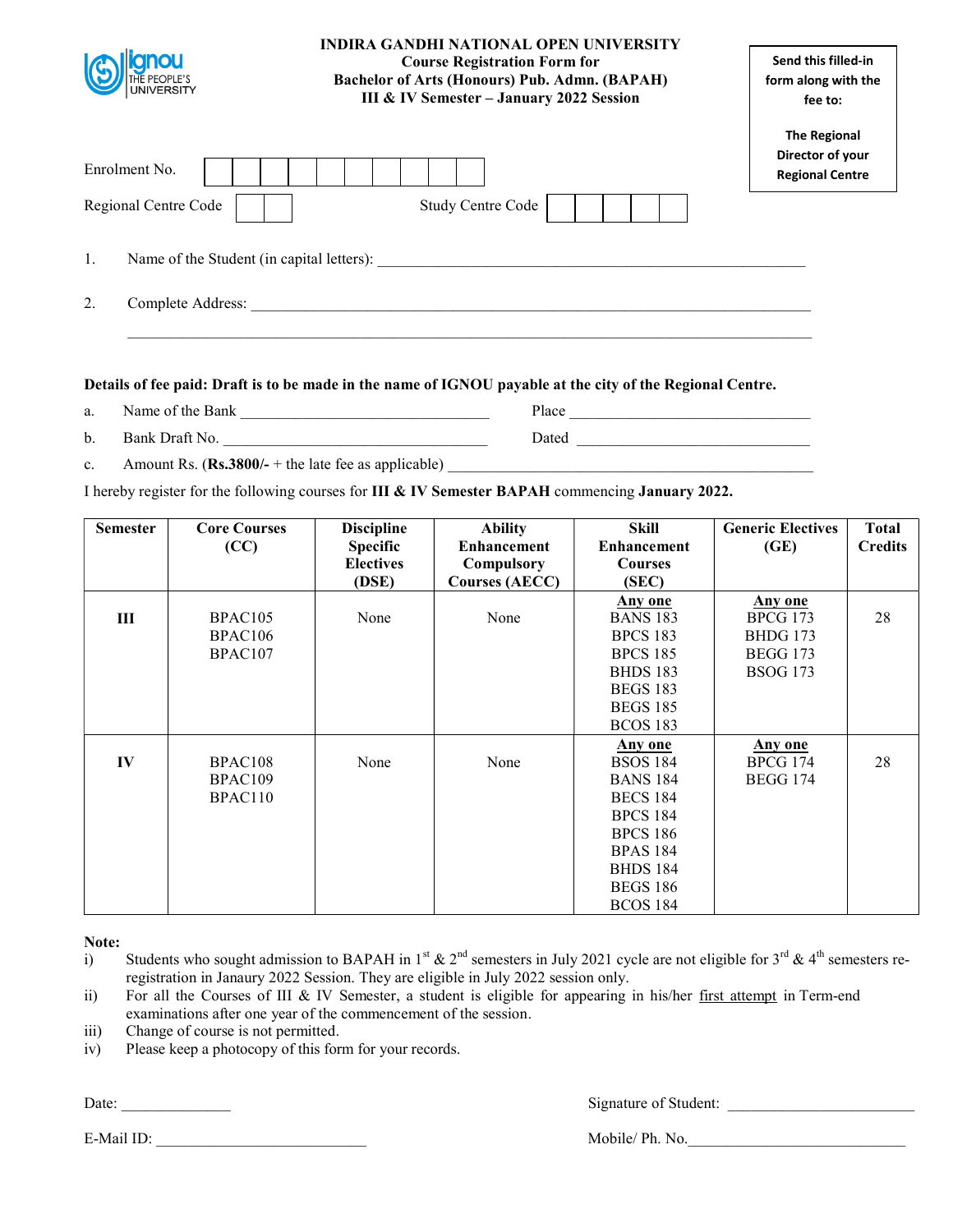|                                                 | <b>INDIRA GANDHI NATIONAL OPEN UNIVERSITY</b><br><b>Course Registration Form for</b><br><b>Bachelor of Arts (Honours) Pub. Admn. (BAPAH)</b><br>V & VI Semester - January 2022 Session | Send this filled-in<br>form along with the<br>fee to:             |
|-------------------------------------------------|----------------------------------------------------------------------------------------------------------------------------------------------------------------------------------------|-------------------------------------------------------------------|
| Enrolment No.                                   |                                                                                                                                                                                        | <b>The Regional</b><br>Director of your<br><b>Regional Centre</b> |
| Regional Centre Code                            | <b>Study Centre Code</b>                                                                                                                                                               |                                                                   |
| Name of the Student (in capital letters):<br>1. |                                                                                                                                                                                        |                                                                   |
| 2.<br>Complete Address:                         |                                                                                                                                                                                        |                                                                   |
|                                                 | Details of fee paid: Draft is to be made in the name of IGNOU payable at the city of the Regional Centre.                                                                              |                                                                   |

a. Name of the Bank \_\_\_\_\_\_\_\_\_\_\_\_\_\_\_\_\_\_\_\_\_\_\_\_\_\_\_\_\_\_\_\_ Place \_\_\_\_\_\_\_\_\_\_\_\_\_\_\_\_\_\_\_\_\_\_\_\_\_\_\_\_\_\_\_ b. Bank Draft No. 2008 2014 2014 2022 2023 2024 2024 2022 2023 2024 2022 2023 2024 2022 2023 2024 2025 2027 20

c. Amount Rs.  $(Rs.3800/- +$  the late fee as applicable)

Learners opting B.A. Psychology courses with Practicum component are required to pay an extra fee of Rs.600/-.

I hereby register for the following courses for V & VI Semester BAPAH commencing January 2022.

| <b>Semester</b> | <b>Core Courses</b><br>(CC) | <b>Discipline</b><br>Specific<br><b>Electives</b><br>(DSE) | <b>Ability</b><br><b>Enhancement</b><br>Compulsory<br><b>Courses (AECC)</b> | Skill<br><b>Enhancement</b><br><b>Courses</b><br>(SEC) | <b>Generic Electives</b><br>(GE) | <b>Total</b><br><b>Credits</b> |
|-----------------|-----------------------------|------------------------------------------------------------|-----------------------------------------------------------------------------|--------------------------------------------------------|----------------------------------|--------------------------------|
| V               | BPAC111<br>BPAC112          | <b>BPAE141</b><br>BPAE143                                  | None                                                                        | None                                                   | None                             | 24                             |
| VI              | BPAC113<br>BPAC114          | BPAE142<br>BPAE144                                         | None                                                                        | None                                                   | None                             | 24                             |

Note:

i) Students who sought admission to BAPAH in 3<sup>rd</sup> & 4<sup>th</sup> semesters in July 2021 cycle are not eligible for 5<sup>th</sup> & 6<sup>th</sup> semesters reregistration in January 2022 Session. They are eligible in July 2022 session only.

ii) For all the Courses of V & VI Semesters, a student is eligible for appearing in his/her first attempt in Term-end examinations after one year of the commencement of the session.

- iii) Change of course is not permitted.
- iv) Please keep a photocopy of this form for your records.

Date: \_\_\_\_\_\_\_\_\_\_\_\_\_\_ Signature of Student: \_\_\_\_\_\_\_\_\_\_\_\_\_\_\_\_\_\_\_\_\_\_\_\_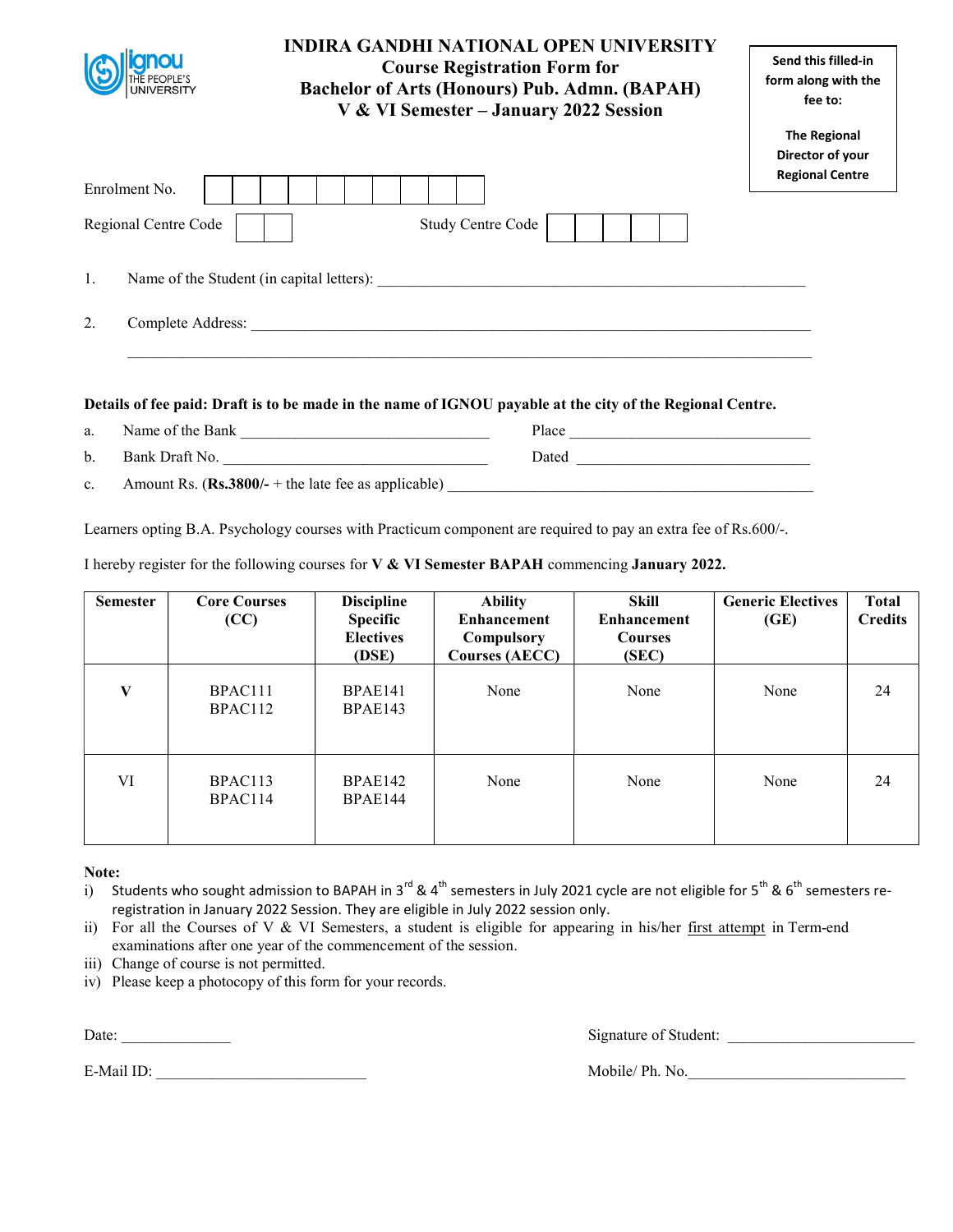| <b>UNIVERSITY</b>       | INDIRA GANDHI NATIONAL OPEN UNIVERSITY<br><b>Course Registration Form for</b><br><b>Bachelor of Arts (Honours) Psychology (BAPCH)</b><br><b>III &amp; IV Semester - January 2022 Session</b> | Send this filled-in<br>form along with the<br>fee to: |
|-------------------------|----------------------------------------------------------------------------------------------------------------------------------------------------------------------------------------------|-------------------------------------------------------|
|                         |                                                                                                                                                                                              | <b>The Regional</b><br>Director of your               |
| Enrolment No.           |                                                                                                                                                                                              | <b>Regional Centre</b>                                |
| Regional Centre Code    | <b>Study Centre Code</b>                                                                                                                                                                     |                                                       |
| 1.                      | Name of the Student (in capital letters):                                                                                                                                                    |                                                       |
| 2.<br>Complete Address: |                                                                                                                                                                                              |                                                       |
|                         |                                                                                                                                                                                              |                                                       |

| a. | Name of the Bank | Place        |
|----|------------------|--------------|
| b. | Bank Draft No.   | <b>Dated</b> |

c. Amount ( $\text{Rs.3800/-} + \text{Rs.600/-}$  for practicum component) : Total Fee Rs.4400/-) + (late fee as applicable)

I hereby register for the following courses for III & IV Semester BAPCH commencing January 2022.

| <b>Semester</b> | <b>Core Courses</b><br>(CC)   | <b>Discipline</b><br><b>Specific</b><br><b>Electives</b><br>(DSE) | <b>Ability</b><br><b>Enhancement</b><br>Compulsory<br><b>Courses (AECC)</b> | <b>Skill</b><br><b>Enhancement</b><br><b>Courses</b><br>(SEC)                                                                                                                     | <b>Generic Electives</b><br>(GE)                                                   | <b>Total</b><br><b>Credits</b> |
|-----------------|-------------------------------|-------------------------------------------------------------------|-----------------------------------------------------------------------------|-----------------------------------------------------------------------------------------------------------------------------------------------------------------------------------|------------------------------------------------------------------------------------|--------------------------------|
| III             | BPCC105<br>BPCC106<br>BPCC107 | None                                                              | None                                                                        | <b>Any one</b><br><b>BANS183</b><br><b>BPCS 183</b><br><b>BPCS 185</b><br><b>BHDS</b> 183<br><b>BEGS 183</b>                                                                      | <b>Any one</b><br>BSOG173<br><b>BPAG 173</b><br><b>BHDG</b> 173<br><b>BEGG 173</b> | 28                             |
|                 |                               |                                                                   |                                                                             | <b>BEGS 185</b><br><b>BCOS 183</b>                                                                                                                                                |                                                                                    |                                |
| IV              | BPCC108<br>BPCC109<br>BPCC110 | None                                                              | None                                                                        | Any one<br><b>BSOS 184</b><br><b>BANS184</b><br><b>BECS 184</b><br><b>BPCS 184</b><br><b>BPCS 186</b><br><b>BPAS 184</b><br><b>BHDS 184</b><br><b>BEGS 186</b><br><b>BCOS 184</b> | <b>Any one</b><br>BPAG174<br><b>BEGG 174</b>                                       | 28                             |

Note:

- i) Students who sought admission to BAPCH in 1<sup>st</sup> & 2<sup>nd</sup> semesters in July 2021 cycle are not eligible for 3<sup>rd</sup> & 4<sup>th</sup> semesters reregistration in January 2022 Session. They are eligible in July 2022 session only.
- ii) For all the Courses of III & IV Semester, a student is eligible for appearing in his/her first attempt in Term-end examinations after one year of the commencement of the session.
- iii) Change of course is not permitted.
- iv) Please keep a photocopy of this form for your records.

Date: \_\_\_\_\_\_\_\_\_\_\_\_\_\_ Signature of Student: \_\_\_\_\_\_\_\_\_\_\_\_\_\_\_\_\_\_\_\_\_\_\_\_

E-Mail ID: Nobile/ Ph. No.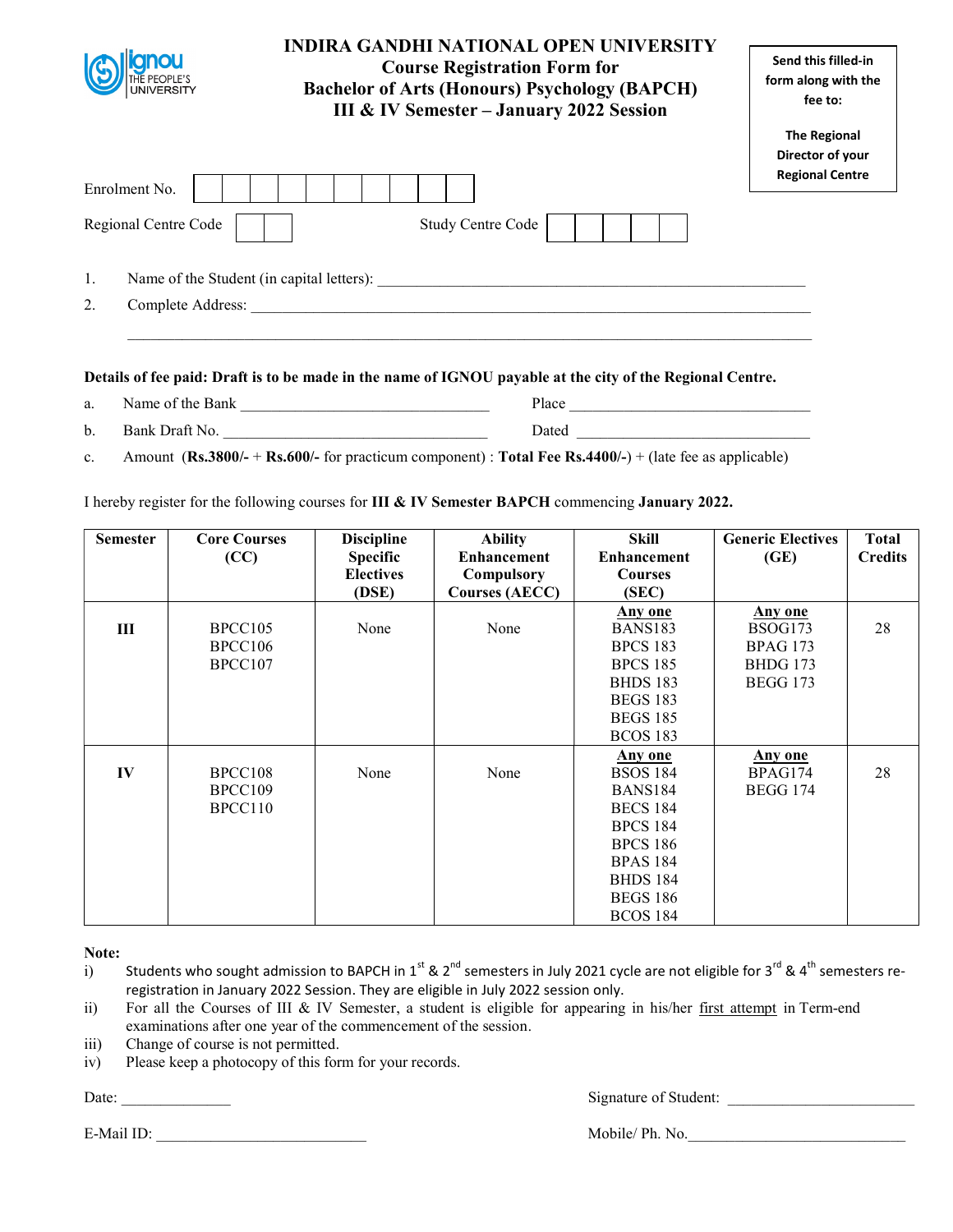|                                                                            | <b>INDIRA GANDHI NATIONAL OPEN UNIVERSITY</b><br><b>Course Registration Form for</b><br><b>Bachelor of Arts (Honours) Psychology (BAPCH)</b><br>V & VI Semester - January 2022 Session | Send this filled-in<br>form along with the<br>fee to:             |  |
|----------------------------------------------------------------------------|----------------------------------------------------------------------------------------------------------------------------------------------------------------------------------------|-------------------------------------------------------------------|--|
| Enrolment No.                                                              |                                                                                                                                                                                        | <b>The Regional</b><br>Director of your<br><b>Regional Centre</b> |  |
| Regional Centre Code                                                       | <b>Study Centre Code</b>                                                                                                                                                               |                                                                   |  |
| 1.<br>Name of the Student (in capital letters):<br>2.<br>Complete Address: |                                                                                                                                                                                        |                                                                   |  |
|                                                                            |                                                                                                                                                                                        |                                                                   |  |

a. Name of the Bank \_\_\_\_\_\_\_\_\_\_\_\_\_\_\_\_\_\_\_\_\_\_\_\_\_\_\_\_\_\_\_\_ Place \_\_\_\_\_\_\_\_\_\_\_\_\_\_\_\_\_\_\_\_\_\_\_\_\_\_\_\_\_\_\_ b. Bank Draft No. \_\_\_\_\_\_\_\_\_\_\_\_\_\_\_\_\_\_\_\_\_\_\_\_\_\_\_\_\_\_\_\_\_\_ Dated \_\_\_\_\_\_\_\_\_\_\_\_\_\_\_\_\_\_\_\_\_\_\_\_\_\_\_\_\_\_

c. Amount  $(Rs.3800/- + Rs.600/-$  for practicum component) : Total Fee Rs.4400/-) + (late fee as applicable)

I hereby register for the following courses for V & VI Semester BAPCH commencing January 2022.

| <b>Semester</b> | <b>Core Courses</b><br>(CC) | <b>Discipline</b><br><b>Specific</b><br><b>Electives</b><br>(DSE) | <b>Ability</b><br><b>Enhancement</b><br>Compulsory<br><b>Courses (AECC)</b> | Skill<br><b>Enhancement</b><br><b>Courses</b><br>(SEC) | <b>Generic Electives</b><br>(GE) | Total<br><b>Credits</b> |
|-----------------|-----------------------------|-------------------------------------------------------------------|-----------------------------------------------------------------------------|--------------------------------------------------------|----------------------------------|-------------------------|
| V               | BPCC111<br>BPCC112          | BPCE141<br>BPCE143                                                | None                                                                        | None                                                   | None                             | 24                      |
| VI              | BPCC113<br>BPCC114          | BPCE142<br>BPCE144                                                | None                                                                        | None                                                   | None                             | 24                      |

## Note:

i) Students who sought admission to BAPCH in 3<sup>rd</sup> & 4<sup>th</sup> semesters in July 2021 cycle are not eligible for 5<sup>th</sup> & 6<sup>th</sup> semesters reregistration in January 2022 Session. They are eligible in July 2022 session only.

ii) For all the Courses of V & VI Semester, a student is eligible for appearing in his/her first attempt in Term-end examinations after one year of the commencement of the session.

iii) Change of course is not permitted.

iv) Please keep a photocopy of this form for your records.

Date: \_\_\_\_\_\_\_\_\_\_\_\_\_\_ Signature of Student: \_\_\_\_\_\_\_\_\_\_\_\_\_\_\_\_\_\_\_\_\_\_\_\_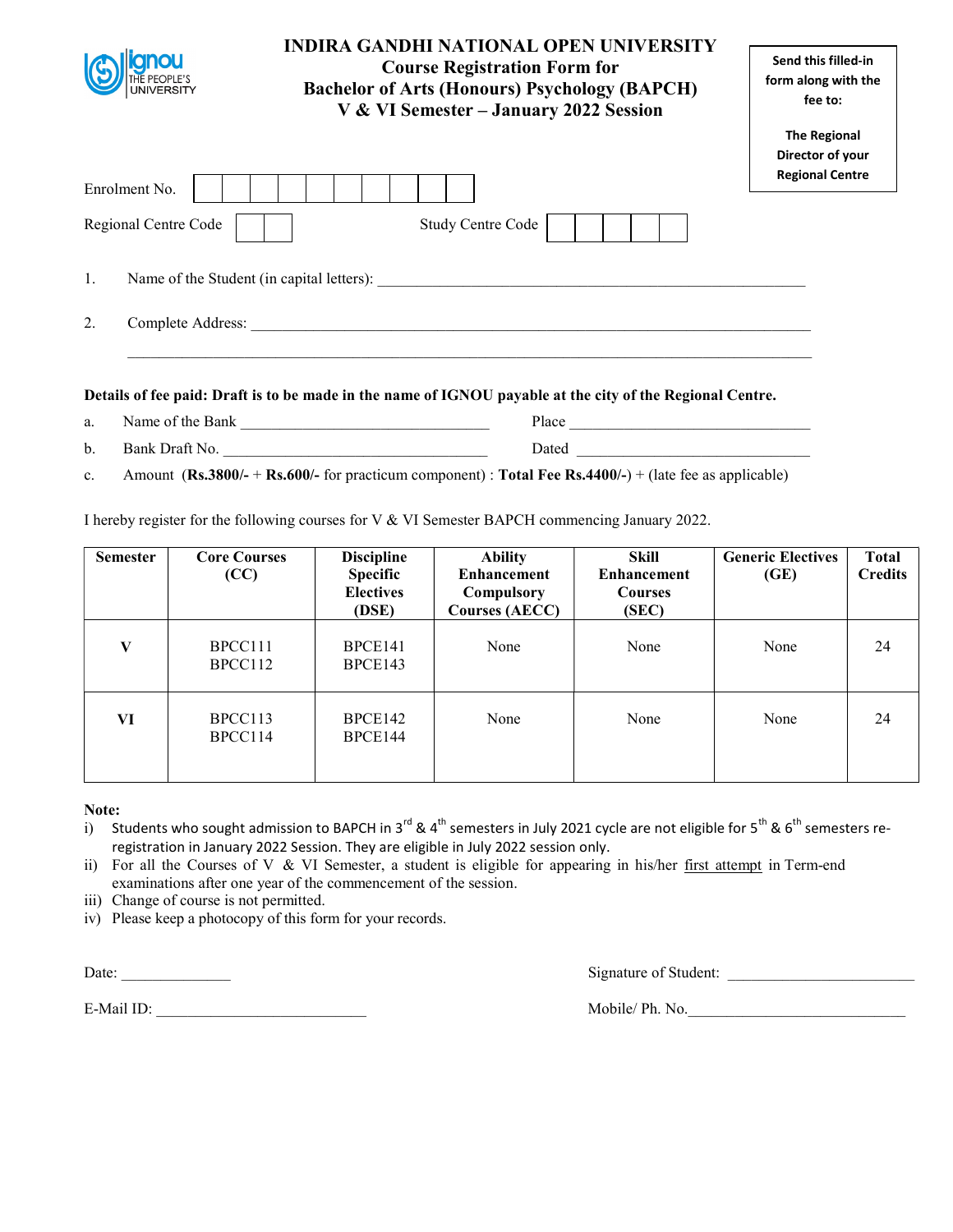|    | <b>INDIRA GANDHI NATIONAL OPEN UNIVERSITY</b><br><b>Course Registration Form for</b><br><b>Bachelor of Arts (Honours) Pol. Science (BAPSH)</b><br>III & IV Semester - January 2022 Session | Send this filled-in<br>form along with the<br>fee to:             |
|----|--------------------------------------------------------------------------------------------------------------------------------------------------------------------------------------------|-------------------------------------------------------------------|
|    | Enrolment No.                                                                                                                                                                              | <b>The Regional</b><br>Director of your<br><b>Regional Centre</b> |
|    | <b>Study Centre Code</b><br>Regional Centre Code                                                                                                                                           |                                                                   |
| 1. | Name of the Student (in capital letters):                                                                                                                                                  |                                                                   |
| 2. | Complete Address:                                                                                                                                                                          |                                                                   |

- a. Name of the Bank \_\_\_\_\_\_\_\_\_\_\_\_\_\_\_\_\_\_\_\_\_\_\_\_\_\_\_\_\_\_\_\_ Place \_\_\_\_\_\_\_\_\_\_\_\_\_\_\_\_\_\_\_\_\_\_\_\_\_\_\_\_\_\_\_
- b. Bank Draft No. \_\_\_\_\_\_\_\_\_\_\_\_\_\_\_\_\_\_\_\_\_\_\_\_\_\_\_\_\_\_\_\_\_\_ Dated \_\_\_\_\_\_\_\_\_\_\_\_\_\_\_\_\_\_\_\_\_\_\_\_\_\_\_\_\_\_
- c. Amount Rs.  $(Rs.3800/- +$  the late fee as applicable)

I hereby register for the following courses for III & IV Semester BAPSH commencing January 2022.

| <b>Semester</b> | <b>Core Courses</b> | <b>Discipline</b> | <b>Ability</b>        | <b>Skill</b>       | <b>Generic Electives</b> | <b>Total</b>   |
|-----------------|---------------------|-------------------|-----------------------|--------------------|--------------------------|----------------|
|                 | (CC)                | <b>Specific</b>   | <b>Enhancement</b>    | <b>Enhancement</b> | (GE)                     | <b>Credits</b> |
|                 |                     | <b>Electives</b>  | Compulsory            | <b>Courses</b>     |                          |                |
|                 |                     | (DSE)             | <b>Courses (AECC)</b> | (SEC)              |                          |                |
|                 |                     |                   |                       | <b>Any One</b>     | <b>Any One</b>           |                |
| Ш               | BPSC <sub>105</sub> | None              | None                  | <b>BANS 183</b>    | <b>BSOG 173</b>          | 28             |
|                 | BPAC <sub>101</sub> |                   |                       | <b>BPCS 183</b>    | <b>BPCG 173</b>          |                |
|                 | BPSC <sub>107</sub> |                   |                       | <b>BPCS 185</b>    | <b>BPAG 173</b>          |                |
|                 |                     |                   |                       | <b>BHDS 183</b>    | <b>BHDG</b> 173          |                |
|                 |                     |                   |                       | <b>BEGS 183</b>    | <b>BEGG 173</b>          |                |
|                 |                     |                   |                       | <b>BEGS 185</b>    |                          |                |
|                 |                     |                   |                       | <b>BCOS 183</b>    |                          |                |
|                 |                     |                   |                       | <b>Any One</b>     | <b>Any One</b>           |                |
| IV              | BPSC109             | None              | None                  | <b>BSOS 184</b>    | <b>BPAG 174</b>          | 28             |
|                 | BPAC108             |                   |                       | <b>BANS 184</b>    | <b>BPCG 174</b>          |                |
|                 | BPSC110             |                   |                       | <b>BECS 184</b>    | <b>BEGG 174</b>          |                |
|                 |                     |                   |                       | <b>BPCS 184</b>    |                          |                |
|                 |                     |                   |                       | <b>BPCS 186</b>    |                          |                |
|                 |                     |                   |                       | <b>BPAS 184</b>    |                          |                |
|                 |                     |                   |                       | <b>BHDS 184</b>    |                          |                |
|                 |                     |                   |                       | <b>BEGS 186</b>    |                          |                |
|                 |                     |                   |                       | <b>BCOS 184</b>    |                          |                |

#### Note:

- i) Students who sought admission to BAPSH in 1<sup>st</sup> & 2<sup>nd</sup> semesters in July 2021 cycle are not eligible for 3<sup>rd</sup> & 4<sup>th</sup> semesters reregistration in January 2022 Session. They are eligible in July 2022 session only.
- ii) For all the Courses of III & IV Semester, a student is eligible for appearing in his/her first attempt in Term-end examinations after one year of the commencement of the session.
- iii) Change of course is not permitted.
- iv) Please keep a photocopy of this form for your records.

Date: \_\_\_\_\_\_\_\_\_\_\_\_\_\_ Signature of Student: \_\_\_\_\_\_\_\_\_\_\_\_\_\_\_\_\_\_\_\_\_\_\_\_

E-Mail ID: The Mobile/ Ph. No.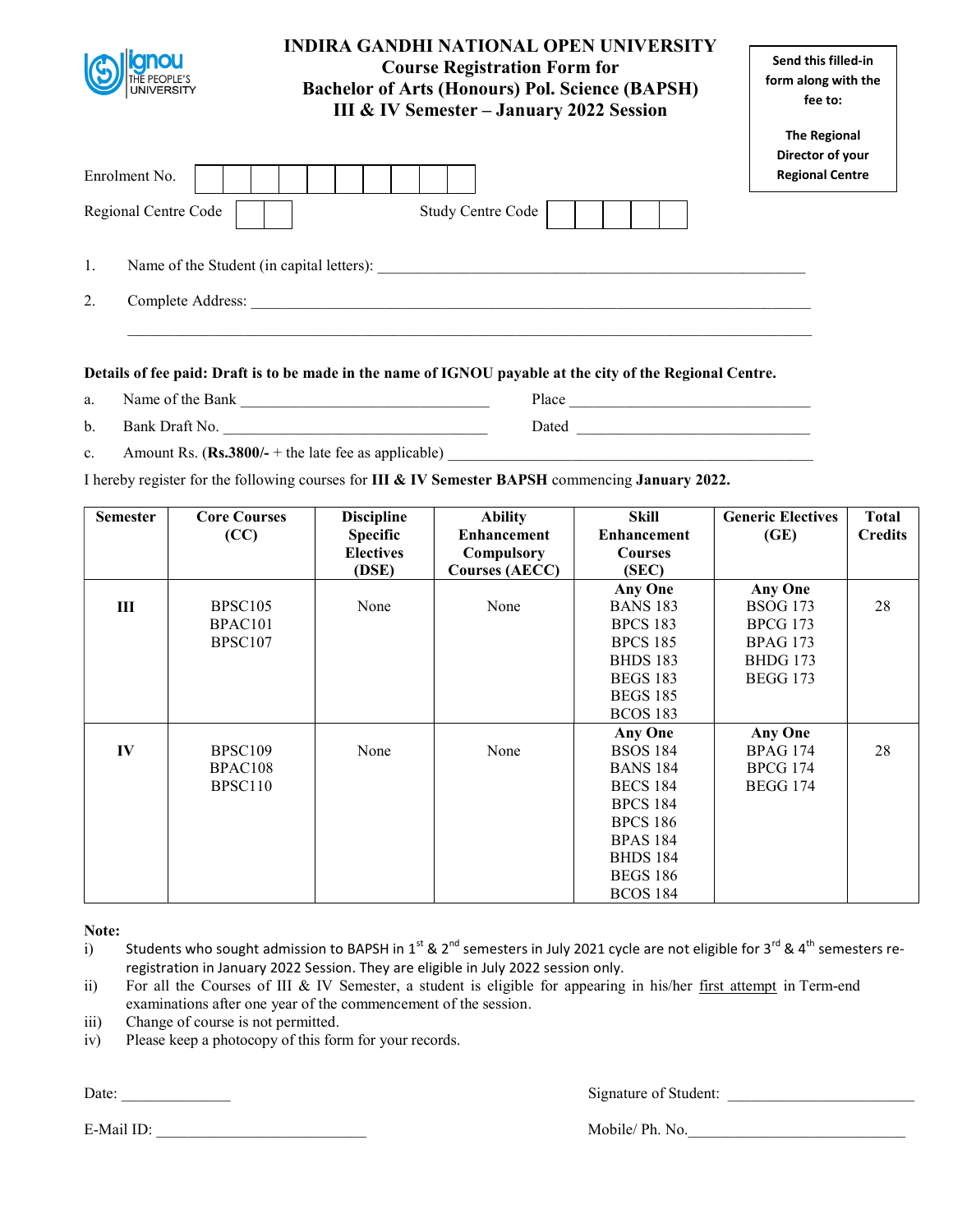|                                       |                                                                                                                |                               | <b>INDIRA GANDHI NATIONAL OPEN UNIVERSITY</b><br><b>Course Registration Form for</b><br><b>Bachelor of Arts (Honours) Pol. Science (BAPSH)</b><br>V & VI Semester - January 2022 Session |                                    | Send this filled-in<br>form along with the<br>fee to:<br><b>The Regional</b><br>Director of your<br><b>Regional Centre</b> |                                |
|---------------------------------------|----------------------------------------------------------------------------------------------------------------|-------------------------------|------------------------------------------------------------------------------------------------------------------------------------------------------------------------------------------|------------------------------------|----------------------------------------------------------------------------------------------------------------------------|--------------------------------|
| Enrolment No.<br>Regional Centre Code |                                                                                                                |                               | <b>Study Centre Code</b>                                                                                                                                                                 |                                    |                                                                                                                            |                                |
| 1.                                    |                                                                                                                |                               |                                                                                                                                                                                          |                                    |                                                                                                                            |                                |
| 2.                                    |                                                                                                                |                               |                                                                                                                                                                                          |                                    |                                                                                                                            |                                |
|                                       | Details of fee paid: Draft is to be made in the name of IGNOU payable at the city of the Regional Centre.      |                               |                                                                                                                                                                                          |                                    |                                                                                                                            |                                |
| a.                                    |                                                                                                                |                               |                                                                                                                                                                                          |                                    |                                                                                                                            |                                |
| b.                                    | Bank Draft No.                                                                                                 |                               |                                                                                                                                                                                          |                                    |                                                                                                                            |                                |
| $\mathbf{c}$ .                        |                                                                                                                |                               |                                                                                                                                                                                          |                                    |                                                                                                                            |                                |
|                                       | Learners opting B.A. Psychology courses with Practicum component are required to pay an extra fee of Rs.600/-. |                               |                                                                                                                                                                                          |                                    |                                                                                                                            |                                |
|                                       | I hereby register for the following courses for $V & V$ Semester BAPSH commencing January 2022.                |                               |                                                                                                                                                                                          |                                    |                                                                                                                            |                                |
| <b>Semester</b>                       | <b>Core Courses</b><br>(CC)                                                                                    | <b>Discipline</b><br>Specific | <b>Ability</b><br><b>Enhancement</b>                                                                                                                                                     | <b>Skill</b><br><b>Enhancement</b> | <b>Generic Electives</b><br>(GE)                                                                                           | <b>Total</b><br><b>Credits</b> |

|    | (CC)                                       | ---------<br><b>Specific</b><br><b>Electives</b><br>(DSE) | $- - - - - -$<br><b>Enhancement</b><br>Compulsory<br><b>Courses (AECC)</b> | <b>Enhancement</b><br><b>Courses</b><br>(SEC) | (GE) | <b>Credits</b> |
|----|--------------------------------------------|-----------------------------------------------------------|----------------------------------------------------------------------------|-----------------------------------------------|------|----------------|
| V  | BPSC <sub>111</sub><br>BPSC <sub>112</sub> | Any two:<br>BPSE <sub>141</sub><br>BPSE143<br>BPSE145     | None                                                                       | None                                          | None | 24             |
| VI | BPSC113<br>BPSC <sub>114</sub>             | Any two:<br>BPSE <sub>142</sub><br>BPSE144<br>BPSE146     | None                                                                       | None                                          | None | 24             |

Note:

i) Students who sought admission to BAPSH in 3<sup>rd</sup> & 4<sup>th</sup> semesters in July 2021 cycle are not eligible for 5<sup>th</sup> & 6<sup>th</sup> semesters reregistration in January 2022 Session. They are eligible in July 2022 session only.

ii) For all the Courses of V & VI Semesters, a student is eligible for appearing in his/her first attempt in Term-end examinations after one year of the commencement of the session.

iii) Change of course is not permitted.

iv) Please keep a photocopy of this form for your records.

Date: Signature of Student: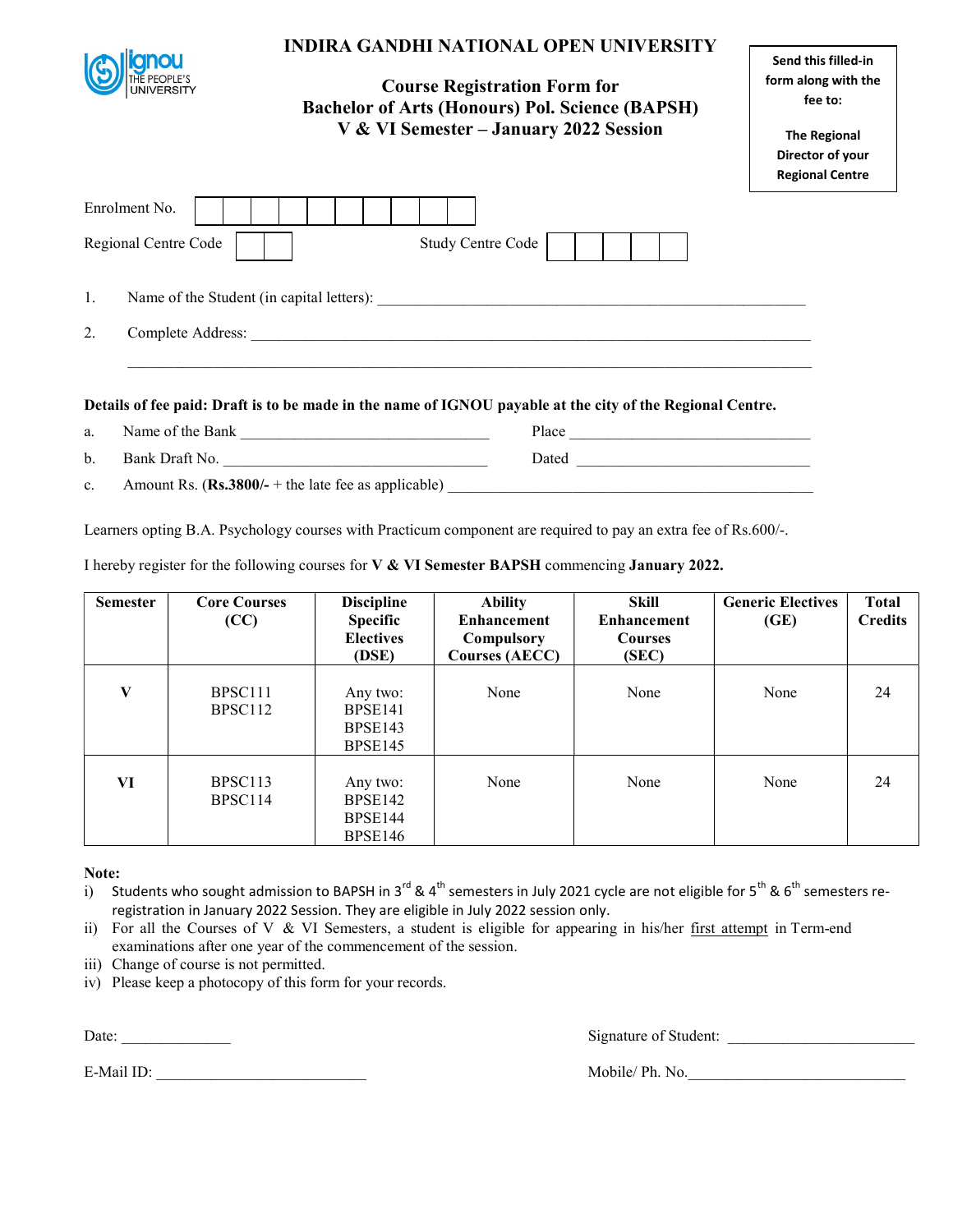| anou<br>THE PEOPLE'S<br><b>UNIVERSITY</b>                                  | INDIRA GANDHI NATIONAL OPEN UNIVERSITY<br><b>Course Registration Form for</b><br><b>Bachelor of Arts (Honours) Sociology (BASOH)</b><br>III & IV Semester - January 2022 Session | Send this filled-in<br>form along with the<br>fee to:             |
|----------------------------------------------------------------------------|----------------------------------------------------------------------------------------------------------------------------------------------------------------------------------|-------------------------------------------------------------------|
| Enrolment No.<br>Regional Centre Code                                      | <b>Study Centre Code</b>                                                                                                                                                         | <b>The Regional</b><br>Director of your<br><b>Regional Centre</b> |
| 1.<br>Name of the Student (in capital letters):<br>Complete Address:<br>2. |                                                                                                                                                                                  |                                                                   |

 $\mathcal{L}_\mathcal{L} = \mathcal{L}_\mathcal{L} = \mathcal{L}_\mathcal{L} = \mathcal{L}_\mathcal{L} = \mathcal{L}_\mathcal{L} = \mathcal{L}_\mathcal{L} = \mathcal{L}_\mathcal{L} = \mathcal{L}_\mathcal{L} = \mathcal{L}_\mathcal{L} = \mathcal{L}_\mathcal{L} = \mathcal{L}_\mathcal{L} = \mathcal{L}_\mathcal{L} = \mathcal{L}_\mathcal{L} = \mathcal{L}_\mathcal{L} = \mathcal{L}_\mathcal{L} = \mathcal{L}_\mathcal{L} = \mathcal{L}_\mathcal{L}$ 

### Details of fee paid: Draft is to be made in the name of IGNOU payable at the city of the Regional Centre.

- a. Name of the Bank Place
- b. Bank Draft No. \_\_\_\_\_\_\_\_\_\_\_\_\_\_\_\_\_\_\_\_\_\_\_\_\_\_\_\_\_\_\_\_\_\_ Dated \_\_\_\_\_\_\_\_\_\_\_\_\_\_\_\_\_\_\_\_\_\_\_\_\_\_\_\_\_\_

c. Amount Rs.  $(Rs.3800/- +$  the late fee as applicable)

I hereby register for the following courses for III & IV Semester BASOH commencing January 2022.

| <b>Semester</b> | <b>Core Courses</b> | <b>Discipline</b> | <b>Ability</b>        | <b>Skill</b>       | <b>Generic Electives</b> | <b>Total</b>   |
|-----------------|---------------------|-------------------|-----------------------|--------------------|--------------------------|----------------|
|                 | (CC)                | <b>Specific</b>   | <b>Enhancement</b>    | <b>Enhancement</b> | (GE)                     | <b>Credits</b> |
|                 |                     | <b>Electives</b>  | Compulsory            | <b>Courses</b>     |                          |                |
|                 |                     | (DSE)             | <b>Courses (AECC)</b> | (SEC)              |                          |                |
|                 |                     |                   |                       | <b>Any One</b>     | <b>Any One</b>           |                |
| Ш               | BSOC <sub>105</sub> | None              | None                  | BANS183            | <b>BPCG 173</b>          | 28             |
|                 | BSOC <sub>106</sub> |                   |                       | <b>BPCS 183</b>    | <b>BPAG 173</b>          |                |
|                 | BSOC107             |                   |                       | <b>BPCS 185</b>    | <b>BHDG 173</b>          |                |
|                 |                     |                   |                       | <b>BHDS</b> 183    | <b>BEGG 173</b>          |                |
|                 |                     |                   |                       | <b>BEGS 183</b>    |                          |                |
|                 |                     |                   |                       | <b>BEGS 185</b>    |                          |                |
|                 |                     |                   |                       | <b>BCOS 183</b>    |                          |                |
|                 |                     |                   |                       | <b>Any One</b>     | <b>Any One</b>           |                |
| IV              | BSOC108             | None              | None                  | <b>BSOS 184</b>    | BPAG174                  | 28             |
|                 | BSOC109             |                   |                       | <b>BANS184</b>     | <b>BPCG 174</b>          |                |
|                 | BSOC110             |                   |                       | <b>BECS 184</b>    | <b>BEGG 174</b>          |                |
|                 |                     |                   |                       | <b>BPCS 184</b>    |                          |                |
|                 |                     |                   |                       | <b>BPCS 186</b>    |                          |                |
|                 |                     |                   |                       | <b>BPAS 184</b>    |                          |                |
|                 |                     |                   |                       | <b>BHDS 184</b>    |                          |                |
|                 |                     |                   |                       | <b>BEGS 186</b>    |                          |                |
|                 |                     |                   |                       | <b>BCOS 184</b>    |                          |                |

Note:

- i) Students who sought admission to BASOH in 1<sup>st</sup> & 2<sup>nd</sup> semesters in July 2021 cycle are not eligible for 3<sup>rd</sup> & 4<sup>th</sup> semesters reregistration in January 2022 Session. They are eligible in July 2022 session only.
- ii) For all the Courses of III & IV Semester, a student is eligible for appearing in his/her first attempt in Term-end examinations after one year of the commencement of the session.
- iii) Change of course is not permitted.
- iv) Please keep a photocopy of this form for your records.

E-Mail ID: Nobile/ Ph. No.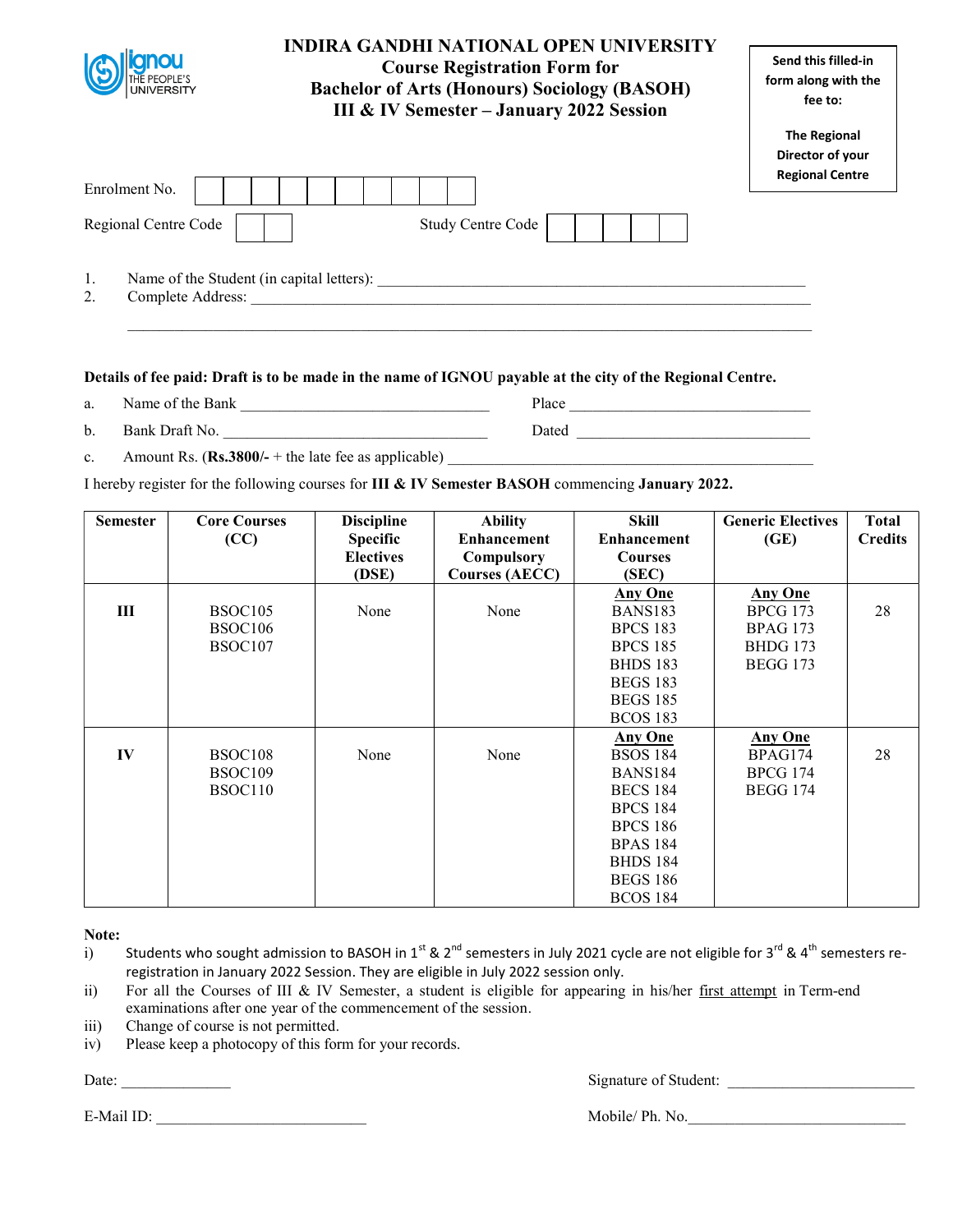|                         | <b>INDIRA GANDHI NATIONAL OPEN UNIVERSITY</b><br><b>Course Registration Form for</b><br><b>Bachelor of Arts (Honours) Sociology (BASOH)</b><br>V & VI Semester - January 2022 Session | Send this filled-in<br>form along with the<br>fee to: |
|-------------------------|---------------------------------------------------------------------------------------------------------------------------------------------------------------------------------------|-------------------------------------------------------|
|                         |                                                                                                                                                                                       | <b>The Regional</b><br>Director of your               |
| Enrolment No.           |                                                                                                                                                                                       | <b>Regional Centre</b>                                |
| Regional Centre Code    | Study Centre Code                                                                                                                                                                     |                                                       |
| 1.                      | Name of the Student (in capital letters):                                                                                                                                             |                                                       |
| 2.<br>Complete Address: |                                                                                                                                                                                       |                                                       |
|                         |                                                                                                                                                                                       |                                                       |

a. Name of the Bank \_\_\_\_\_\_\_\_\_\_\_\_\_\_\_\_\_\_\_\_\_\_\_\_\_\_\_\_\_\_\_\_ Place \_\_\_\_\_\_\_\_\_\_\_\_\_\_\_\_\_\_\_\_\_\_\_\_\_\_\_\_\_\_\_ b. Bank Draft No. \_\_\_\_\_\_\_\_\_\_\_\_\_\_\_\_\_\_\_\_\_\_\_\_\_\_\_\_\_\_\_\_\_\_ Dated \_\_\_\_\_\_\_\_\_\_\_\_\_\_\_\_\_\_\_\_\_\_\_\_\_\_\_\_\_\_ c. Amount Rs.  $(Rs.3800/- +$  the late fee as applicable)

Learners opting B.A. Psychology courses with Practicum component are required to pay an extra fee of Rs.600/-.

|  |  | I hereby register for the following courses for V & VI Semester BASOH commencing January 2022. |
|--|--|------------------------------------------------------------------------------------------------|
|--|--|------------------------------------------------------------------------------------------------|

| <b>Semester</b> | <b>Core Courses</b><br>(CC) | <b>Discipline</b><br><b>Specific</b><br><b>Electives</b><br>(DSE) | <b>Ability</b><br><b>Enhancement</b><br>Compulsory<br><b>Courses (AECC)</b> | Skill<br><b>Enhancement</b><br><b>Courses</b><br>(SEC) | <b>Generic Electives</b><br>(GE) | <b>Total</b><br><b>Credits</b> |
|-----------------|-----------------------------|-------------------------------------------------------------------|-----------------------------------------------------------------------------|--------------------------------------------------------|----------------------------------|--------------------------------|
| V               | BSOC111<br>BSOC112          | Any two<br>BSOE141<br>BSOE143<br>BANE143                          | None                                                                        | None                                                   | None                             | 24                             |
| VI              | BSOC113<br>BSOC114          | Any two<br>BSOE142<br>BSOE144<br>BANE144                          | None                                                                        | None                                                   | None                             | 24                             |

Note:

i) Students who sought admission to BASOH in 3<sup>rd</sup> & 4<sup>th</sup> semesters in July 2021 cycle are not eligible for 5<sup>th</sup> & 6<sup>th</sup> semesters reregistration in January 2022 Session. They are eligible in July 2022 session only.

ii) For all the Courses of V & VI Semester, a student is eligible for appearing in his/her first attempt in Term-end examinations after one year of the commencement of the session.

iii) Change of course is not permitted.

iv) Please keep a photocopy of this form for your records.

E-Mail ID: The Mobile/ Ph. No.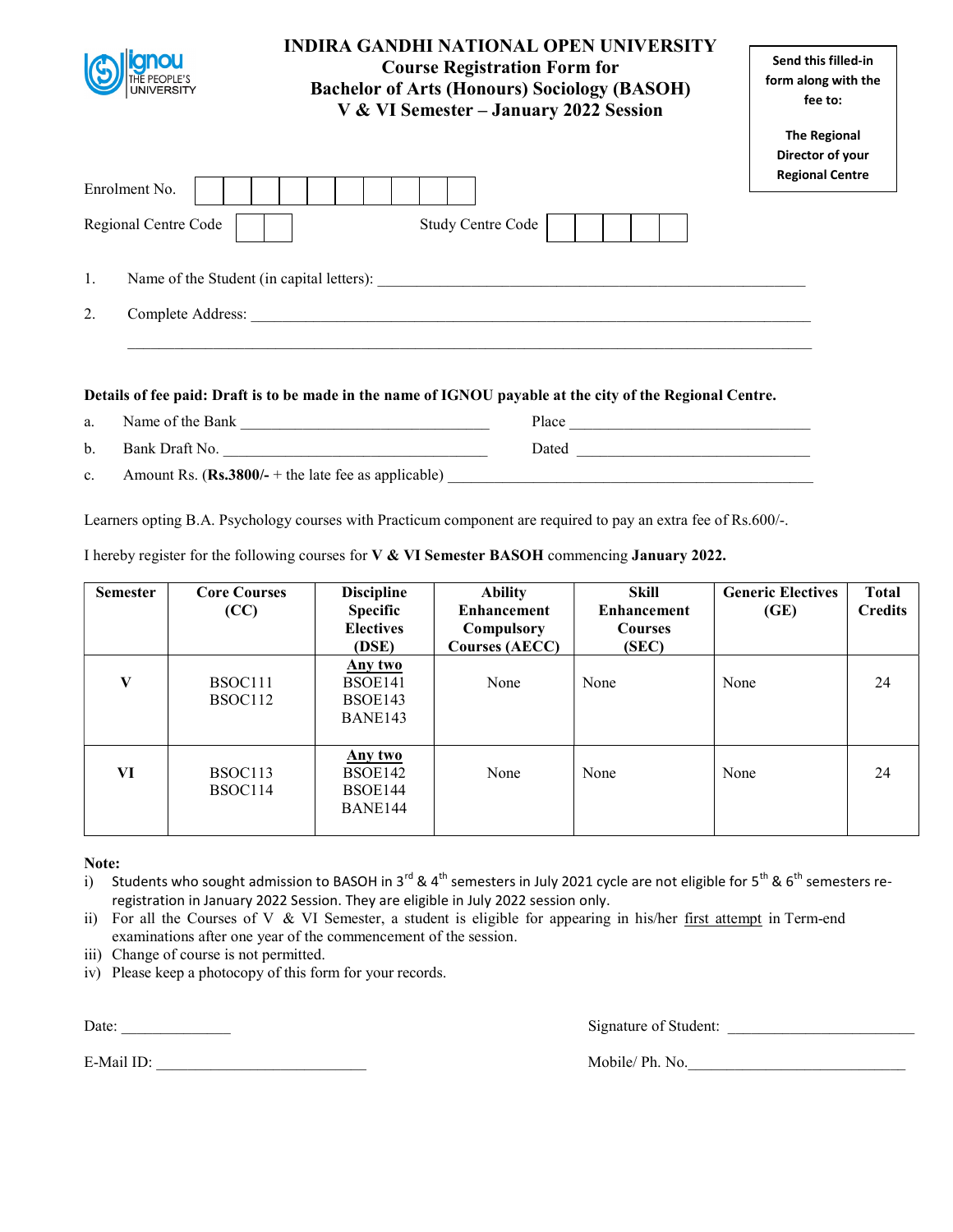|                                                 | INDIRA GANDHI NATIONAL OPEN UNIVERSITY<br><b>Course Registration Form for</b><br><b>Bachelor of Science (Honours) Anthropology (BSCANH)</b><br><b>III &amp; IV Semester - January 2022 Session</b> | Send this filled-in<br>form along with the<br>fee to:             |
|-------------------------------------------------|----------------------------------------------------------------------------------------------------------------------------------------------------------------------------------------------------|-------------------------------------------------------------------|
| Enrolment No.                                   |                                                                                                                                                                                                    | <b>The Regional</b><br>Director of your<br><b>Regional Centre</b> |
| Regional Centre Code                            | <b>Study Centre Code</b>                                                                                                                                                                           |                                                                   |
| 1.<br>Name of the Student (in capital letters): |                                                                                                                                                                                                    |                                                                   |
| 2.<br>Complete Address:                         |                                                                                                                                                                                                    |                                                                   |

- a. Name of the Bank  $\qquad \qquad$  Place  $\qquad \qquad$  Place  $\qquad \qquad$
- b. Bank Draft No. \_\_\_\_\_\_\_\_\_\_\_\_\_\_\_\_\_\_\_\_\_\_\_\_\_\_\_\_\_\_\_\_\_\_ Dated \_\_\_\_\_\_\_\_\_\_\_\_\_\_\_\_\_\_\_\_\_\_\_\_\_\_\_\_\_\_
- c. Amount Rs.  $(Rs.6000/- +$  the late fee as applicable)

I hereby register for the following courses for III & IV Semester BSCANH commencing January 2022.

| <b>Semester</b> | <b>Core Courses</b> | <b>Discipline</b> | <b>Ability</b>        | Skill              | <b>Generic Electives</b> | Total          |
|-----------------|---------------------|-------------------|-----------------------|--------------------|--------------------------|----------------|
|                 | (CC)                | <b>Specific</b>   | <b>Enhancement</b>    | <b>Enhancement</b> | (GE)                     | <b>Credits</b> |
|                 |                     | <b>Electives</b>  | Compulsory            | <b>Courses</b>     |                          |                |
|                 |                     | (DSE)             | <b>Courses (AECC)</b> | (SEC)              |                          |                |
|                 |                     |                   |                       | <b>Any One</b>     | <b>Any One</b>           |                |
|                 | BANC <sub>105</sub> | None              | None                  | <b>BANS 183</b>    | <b>BSOG 173</b>          | 28             |
| Ш               | BANC <sub>106</sub> |                   |                       | <b>BPCS 183</b>    | BPCG173                  |                |
|                 | BANC107             |                   |                       | <b>BPCS 185</b>    | <b>BPAG 173</b>          |                |
|                 |                     |                   |                       | <b>BHDS 183</b>    | <b>BHDG</b> 173          |                |
|                 |                     |                   |                       | <b>BEGS 183</b>    | <b>BEGG 173</b>          |                |
|                 |                     |                   |                       | <b>BEGS 185</b>    |                          |                |
|                 |                     |                   |                       | <b>Any One</b>     | <b>Any One</b>           |                |
| IV              | BANC <sub>108</sub> | None              | None                  | <b>BSOS 184</b>    | BPAG174                  | 28             |
|                 | BANC109             |                   |                       | <b>BANS 184</b>    | <b>BPCG 174</b>          |                |
|                 | BANC <sub>110</sub> |                   |                       | <b>BECS 184</b>    | <b>BEGG 174</b>          |                |
|                 |                     |                   |                       | <b>BPCS 184</b>    |                          |                |
|                 |                     |                   |                       | <b>BPCS 186</b>    |                          |                |
|                 |                     |                   |                       | <b>BPAS 184</b>    |                          |                |
|                 |                     |                   |                       | <b>BHDS 184</b>    |                          |                |
|                 |                     |                   |                       | <b>BEGS 186</b>    |                          |                |

Note:

- i) Students who sought admission to BSCANH in 1st & 2<sup>nd</sup> semesters in July 2021 cycle are not eligible for 3<sup>rd</sup> & 4<sup>th</sup> semesters reregistration in January 2022 Session. They are eligible in July 2022 session only.
- ii) For all the Courses of III & IV Semester, a student is eligible for appearing in his/her first attempt in Term-end examinations after one year of the commencement of the session.
- iii) Change of course is not permitted.
- iv) Please keep a photocopy of this form for your records.

E-Mail ID: Mobile/ Ph. No.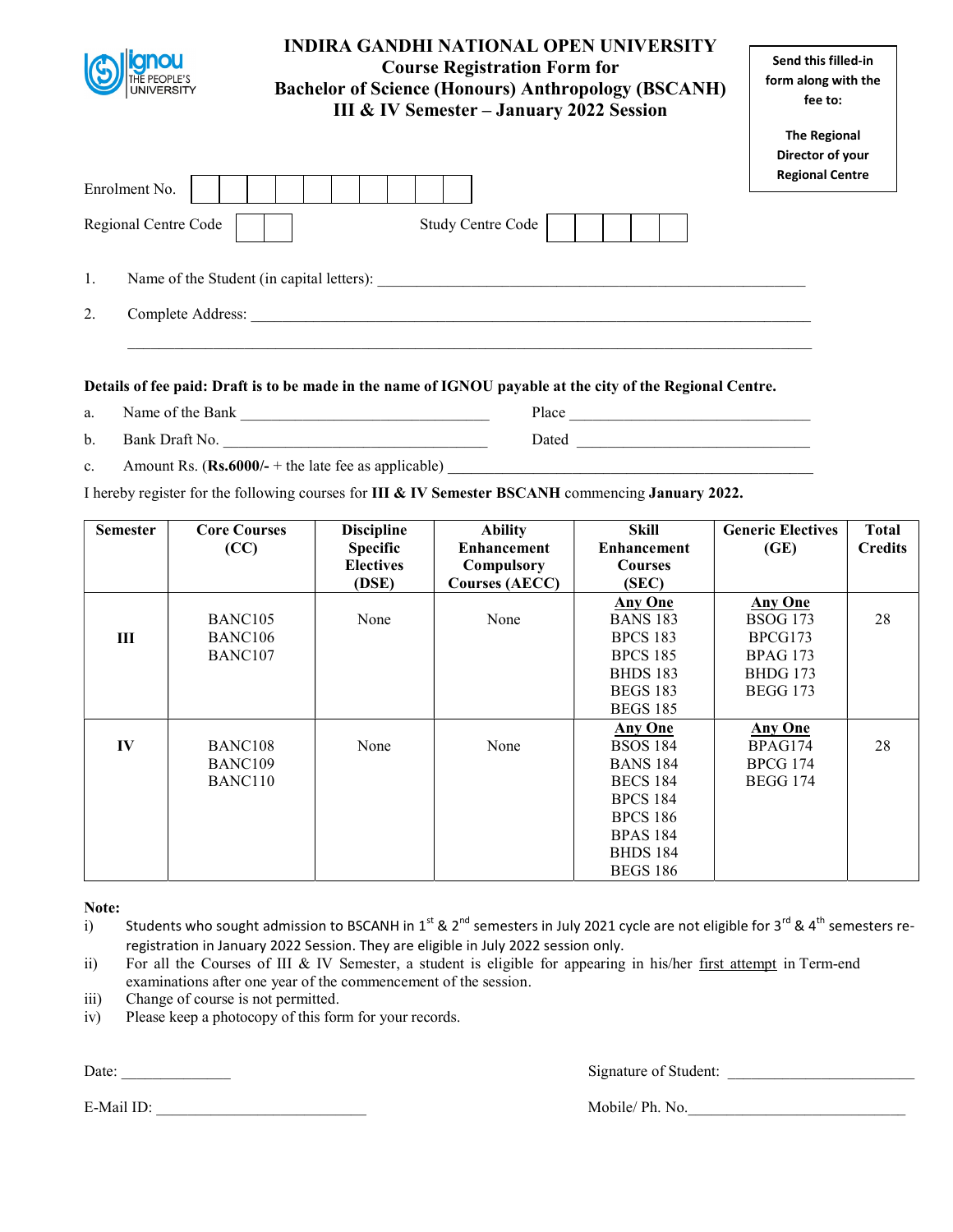| <b>UNIVERSITY</b>       | <b>INDIRA GANDHI NATIONAL OPEN UNIVERSITY</b><br><b>Course Registration Form for</b><br><b>Bachelor of Science (Honours) Anthropology (BSCANH)</b><br>V & VI Semester - January 2022 Session | Send this filled-in<br>form along with the<br>fee to:             |
|-------------------------|----------------------------------------------------------------------------------------------------------------------------------------------------------------------------------------------|-------------------------------------------------------------------|
| Enrolment No.           |                                                                                                                                                                                              | <b>The Regional</b><br>Director of your<br><b>Regional Centre</b> |
| Regional Centre Code    | Study Centre Code                                                                                                                                                                            |                                                                   |
| 1.                      | Name of the Student (in capital letters):                                                                                                                                                    |                                                                   |
| 2.<br>Complete Address: |                                                                                                                                                                                              |                                                                   |
|                         | Details of fee paid: Draft is to be made in the name of IGNOU payable at the city of the Regional Centre.                                                                                    |                                                                   |

a. Name of the Bank  $\frac{1}{\sqrt{1-\frac{1}{2}}\sqrt{1-\frac{1}{2}}\sqrt{1-\frac{1}{2}}\sqrt{1-\frac{1}{2}}\sqrt{1-\frac{1}{2}}\sqrt{1-\frac{1}{2}}\sqrt{1-\frac{1}{2}}\sqrt{1-\frac{1}{2}}\sqrt{1-\frac{1}{2}}\sqrt{1-\frac{1}{2}}\sqrt{1-\frac{1}{2}}\sqrt{1-\frac{1}{2}}\sqrt{1-\frac{1}{2}}\sqrt{1-\frac{1}{2}}\sqrt{1-\frac{1}{2}}\sqrt{1-\frac{1}{2}}\sqrt{1-\frac{1}{2}}\sqrt{1-\frac{1$ b. Bank Draft No. \_\_\_\_\_\_\_\_\_\_\_\_\_\_\_\_\_\_\_\_\_\_\_\_\_\_\_\_\_\_\_\_\_\_ Dated \_\_\_\_\_\_\_\_\_\_\_\_\_\_\_\_\_\_\_\_\_\_\_\_\_\_\_\_\_\_

c. Amount Rs.  $(Rs.6000/- +$  the late fee as applicable)

Learners opting B.A. Psychology courses with Practicum component are required to pay an extra fee of Rs.600/-.

I hereby register for the following courses for V & VI Semester BSCANH commencing January 2022.

| <b>Semester</b> | <b>Core Courses</b><br>(CC)                | <b>Discipline</b><br><b>Specific</b><br><b>Electives</b><br>(DSE) | <b>Ability</b><br><b>Enhancement</b><br>Compulsory<br><b>Courses (AECC)</b> | Skill<br><b>Enhancement</b><br><b>Courses</b><br>(SEC) | <b>Generic Electives</b><br>(GE) | <b>Total</b><br><b>Credits</b> |
|-----------------|--------------------------------------------|-------------------------------------------------------------------|-----------------------------------------------------------------------------|--------------------------------------------------------|----------------------------------|--------------------------------|
| $\mathbf{V}$    | BANC <sub>111</sub><br>BANC <sub>112</sub> | Any two<br>BANE141<br>BANE143<br>BANE147                          | None                                                                        | None                                                   | None                             | 24                             |
| VI              | BANC <sub>113</sub><br>BANC114             | Any two<br>BANE144<br>BANE154<br>BSOE144                          | None                                                                        | None                                                   | None                             | 24                             |

Note:

- i) Students who sought admission to BSCANH in  $3^{rd}$  & 4<sup>th</sup> semesters in July 2021 cycle are not eligible for  $5^{th}$  &  $6^{th}$  semesters reregistration in January 2022 Session. They are eligible in July 2022 session only.
- ii) For core course (CC) and discipline specific elective (DSE) courses Manual shall be provided for the practical. No practical sessions at the study centre.
- iii) For BANE154 Field Work is compulsory.
- iv) For all the Courses of V & VI Semester, a student is eligible for appearing in his/her first attempt in Term-end examinations after one year of the commencement of the session.
- v) Change of course is not permitted.
- vi) Please keep a photocopy of this form for your records.

E-Mail ID: \_\_\_\_\_\_\_\_\_\_\_\_\_\_\_\_\_\_\_\_\_\_\_\_\_\_\_ Mobile/ Ph. No.\_\_\_\_\_\_\_\_\_\_\_\_\_\_\_\_\_\_\_\_\_\_\_\_\_\_\_\_

Date: Signature of Student: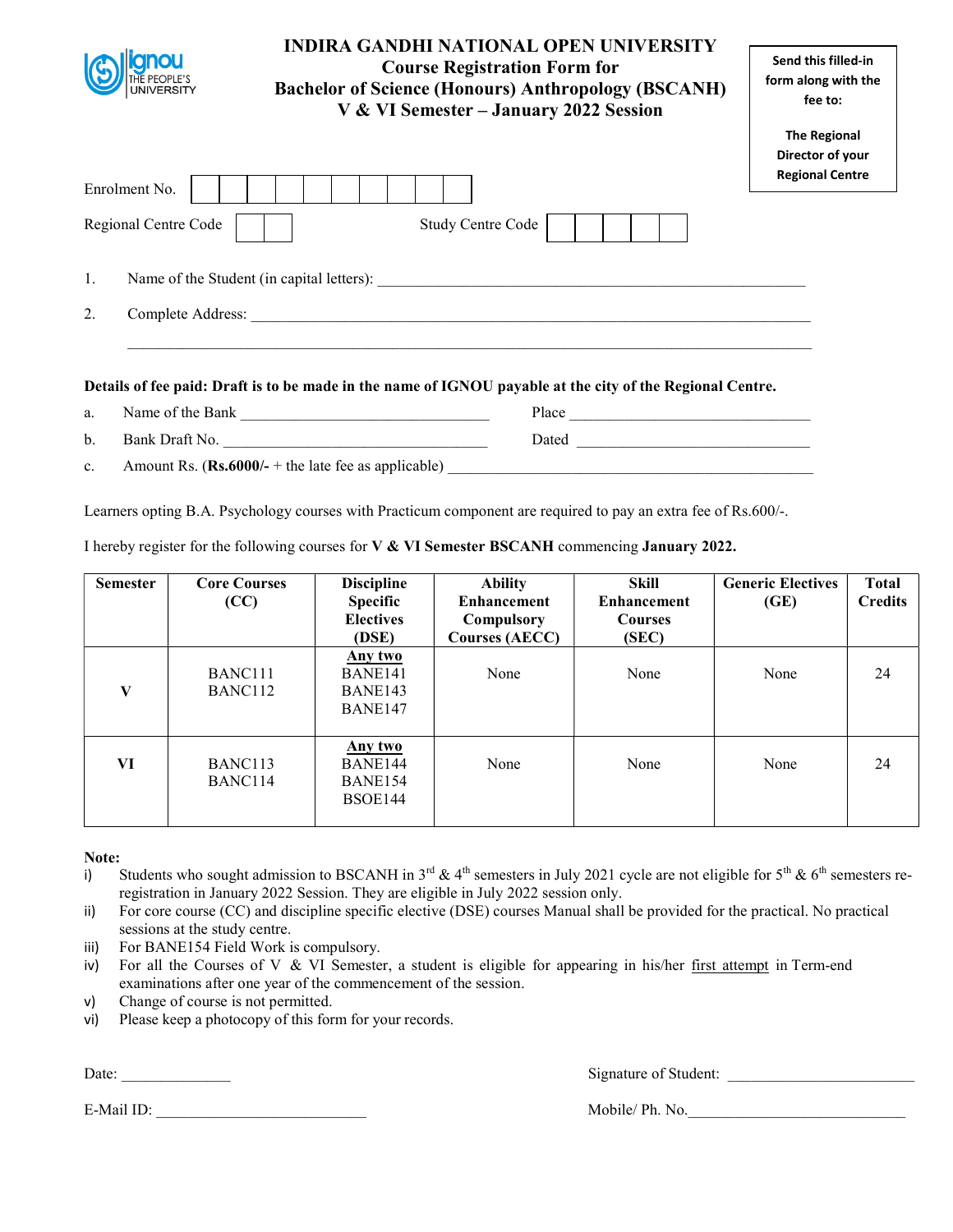|    | <b>UNIVERSITY</b>                     | INDIRA GANDHI NATIONAL OPEN UNIVERSITY<br><b>Course Registration Form for</b><br><b>Bachelor of Science (Honours) Biochemistry (BSCBCH)</b><br><b>III &amp; IV Semester - January 2022 Session</b> | Send this filled-in<br>form along with the<br>fee to:             |
|----|---------------------------------------|----------------------------------------------------------------------------------------------------------------------------------------------------------------------------------------------------|-------------------------------------------------------------------|
|    | Enrolment No.<br>Regional Centre Code | <b>Study Centre Code</b>                                                                                                                                                                           | <b>The Regional</b><br>Director of your<br><b>Regional Centre</b> |
| 1. |                                       | Name of the Student (in capital letters):                                                                                                                                                          |                                                                   |
| 2. | Complete Address:                     |                                                                                                                                                                                                    |                                                                   |
|    |                                       |                                                                                                                                                                                                    |                                                                   |

| a.          | Name of the Bank                                        | Place |
|-------------|---------------------------------------------------------|-------|
| b.          | Bank Draft No.                                          | Dated |
| $c_{\cdot}$ | Amount Rs. $(Rs.14,500/- +$ the late fee as applicable) |       |

I hereby register for the following courses for III & IV Semester BSCBCH commencing January 2022.

| <b>Semester</b> | <b>Core Courses</b><br>(CC)<br>$6(4+2)$ Cr. each | <b>Discipline</b><br><b>Specific</b><br><b>Electives</b><br>(DSE) | <b>Ability</b><br><b>Enhancement</b><br>Compulsory<br><b>Courses (AECC)</b> | <b>Skill</b><br><b>Enhancement</b><br><b>Courses</b><br>(SEC) | <b>Generic Electives</b><br>(GE)<br>$6(4+2)$ Cr. each | <b>Total</b><br><b>Credits</b> |
|-----------------|--------------------------------------------------|-------------------------------------------------------------------|-----------------------------------------------------------------------------|---------------------------------------------------------------|-------------------------------------------------------|--------------------------------|
| III             | BBCCT-109<br>BBCCL-110                           | None                                                              | None                                                                        | BBCS183                                                       | BBYCT 131<br>BBYCL 132                                | 28                             |
|                 | BBCCT-111<br>BBCCL-112                           |                                                                   |                                                                             |                                                               |                                                       |                                |
|                 | BBCCT-113<br>BBCCL-114                           |                                                                   |                                                                             |                                                               |                                                       |                                |
| IV              | BBCCT-115<br>BBCCL-116                           | None                                                              | None                                                                        | <b>BBCS185</b>                                                | BZYCT 131<br>BZYCL 132                                | 28                             |
|                 | BBCCT-117<br>BBCCL-118                           |                                                                   |                                                                             |                                                               |                                                       |                                |
|                 | BBCCT-119<br>BBCCL-120                           |                                                                   |                                                                             |                                                               |                                                       |                                |

Note:

i) Students who sought admission to BSCBCH in 1<sup>st</sup> & 2<sup>nd</sup> semesters in July 2021 cycle are not eligible for 3<sup>rd</sup> & 4<sup>th</sup> semesters re-registration in January 2022 Session. They are eligible in July 2022 session only.

ii) For all the Courses of III & IV Semester, a student is eligible for appearing in his/her first attempt in Term-end examinations after one year of the commencement of the session.

iii) Change of course is not permitted.

iv) Please keep a photocopy of this form for your records.

Date: \_\_\_\_\_\_\_\_\_\_\_\_\_\_ Signature of Student: \_\_\_\_\_\_\_\_\_\_\_\_\_\_\_\_\_\_\_\_\_\_\_\_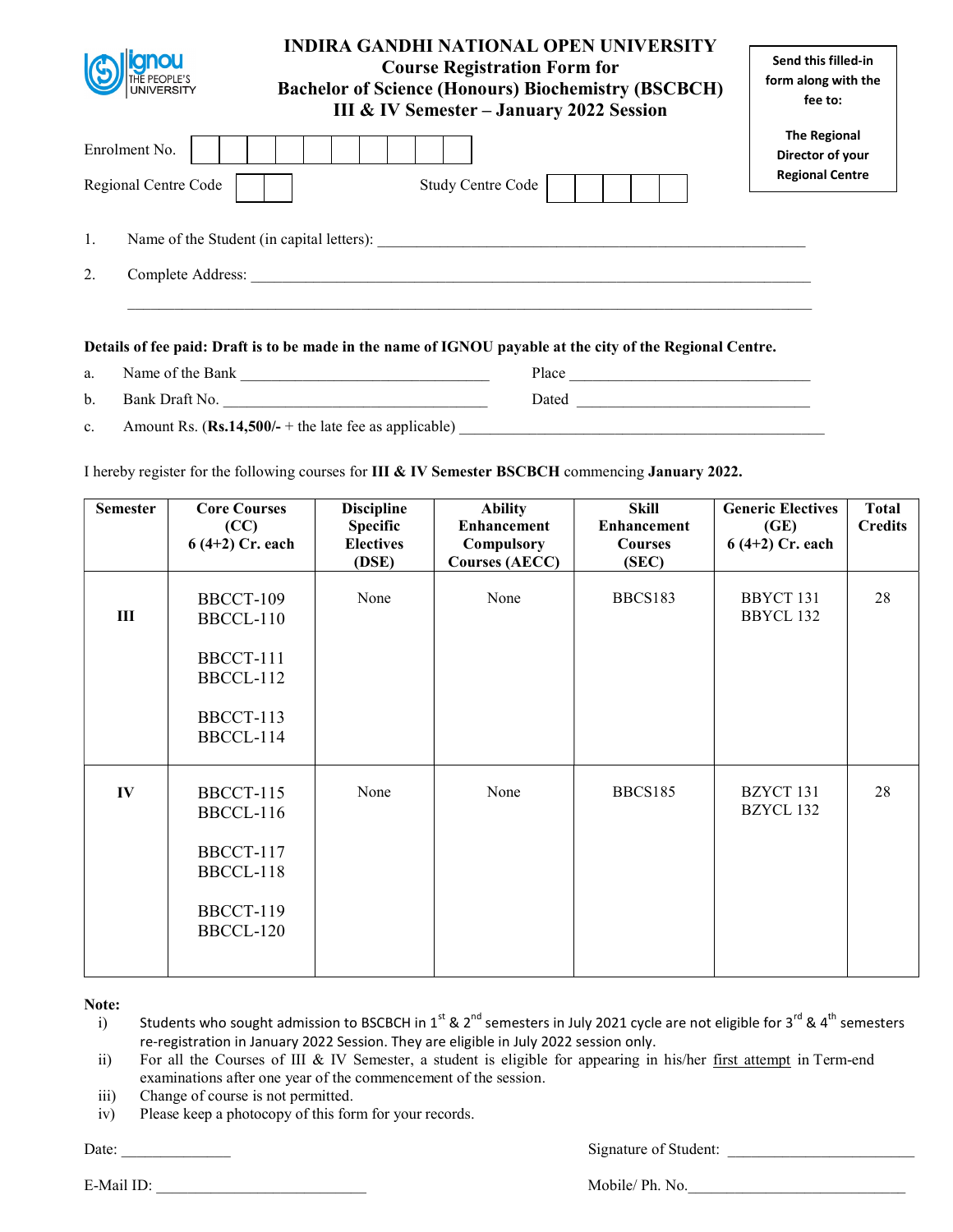| <b>ITHE PEOPLE'S<br/>UNIVERSITY</b>                                        | <b>INDIRA GANDHI NATIONAL OPEN UNIVERSITY</b><br><b>Course Registration Form for</b><br><b>Bachelor of Arts (Honours) English (BAEGH)</b><br>III & IV Semester - January 2022 Session | Send this filled-in<br>form along with the<br>fee to:                                  |
|----------------------------------------------------------------------------|---------------------------------------------------------------------------------------------------------------------------------------------------------------------------------------|----------------------------------------------------------------------------------------|
| Enrolment No.<br><b>Regional Centre Code</b>                               | <b>Study Centre Code</b>                                                                                                                                                              | <b>The Regional</b><br>Director of your<br><b>Regional Centre</b><br>* as per schedule |
| 1.<br>Name of the Student (in capital letters):<br>2.<br>Complete Address: |                                                                                                                                                                                       |                                                                                        |

- a. Name of the Bank \_\_\_\_\_\_\_\_\_\_\_\_\_\_\_\_\_\_\_\_\_\_\_\_\_\_\_\_\_\_\_\_ Place \_\_\_\_\_\_\_\_\_\_\_\_\_\_\_\_\_\_\_\_\_\_\_\_\_\_\_\_\_\_\_
- b. Bank Draft No. \_\_\_\_\_\_\_\_\_\_\_\_\_\_\_\_\_\_\_\_\_\_\_\_\_\_\_\_\_\_\_\_\_\_ Dated \_\_\_\_\_\_\_\_\_\_\_\_\_\_\_\_\_\_\_\_\_\_\_\_\_\_\_\_\_\_
- c. Amount Rs. (Rs.3800/- + the late fee as applicable) \_\_\_\_\_\_\_\_\_\_\_\_\_\_\_\_\_\_\_\_\_\_\_\_\_\_\_\_\_\_\_\_\_\_\_\_\_\_\_\_\_\_\_\_\_\_\_

I hereby register for the following courses for III & IV Semester BAEGH commencing January 2022.

| <b>Semester</b> | <b>Core Courses</b><br>(CC)   | <b>Discipline</b><br><b>Specific</b><br>Electives (DSE) | <b>Ability</b><br>Enhancement<br>Compulsory<br><b>Courses (AECC)</b> | <b>Skill Enhancement</b><br><b>Courses</b><br>(SEC)  | <b>Generic Electives</b><br>(GE)                                  | <b>Total</b><br><b>Credits</b> |
|-----------------|-------------------------------|---------------------------------------------------------|----------------------------------------------------------------------|------------------------------------------------------|-------------------------------------------------------------------|--------------------------------|
| $\mathbf{III}$  | BEGC105<br>BEGC106<br>BEGC107 | None                                                    | None                                                                 | Any One BANS183<br><b>BEGS183</b><br><b>BCOS 183</b> | <b>Any One</b><br><b>BSOG173</b><br>BHDG173<br>BPCG173<br>BPAG173 | 28                             |
| IV              | BEGC108<br>BEGC109<br>BEGC110 | None                                                    | None                                                                 | <b>BPCS186</b><br><b>BCOS 184</b>                    | BPCG174<br>BPAG174                                                | 28                             |

#### Note:

- i) Students who sought admission to BAEGH in 1<sup>st</sup>  $\&$  2<sup>nd</sup> semesters in July 2021 cycle are not eligible for 3<sup>rd</sup>  $\&$  4<sup>th</sup> semesters reregistration in January 2022 Session. They are eligible in July 2022 session only.
- ii) For all the Courses of III & IV Semester, a student is eligible for appearing in his/her first attempt in Term-end examinations after one year of the commencement of the session.
- iii) Change of course is not permitted.
- iv) Please keep a photocopy of this form for your records.

| Date      | Signature of Student:  |
|-----------|------------------------|
| E-Mail ID | Mobile /<br>Ph<br>. No |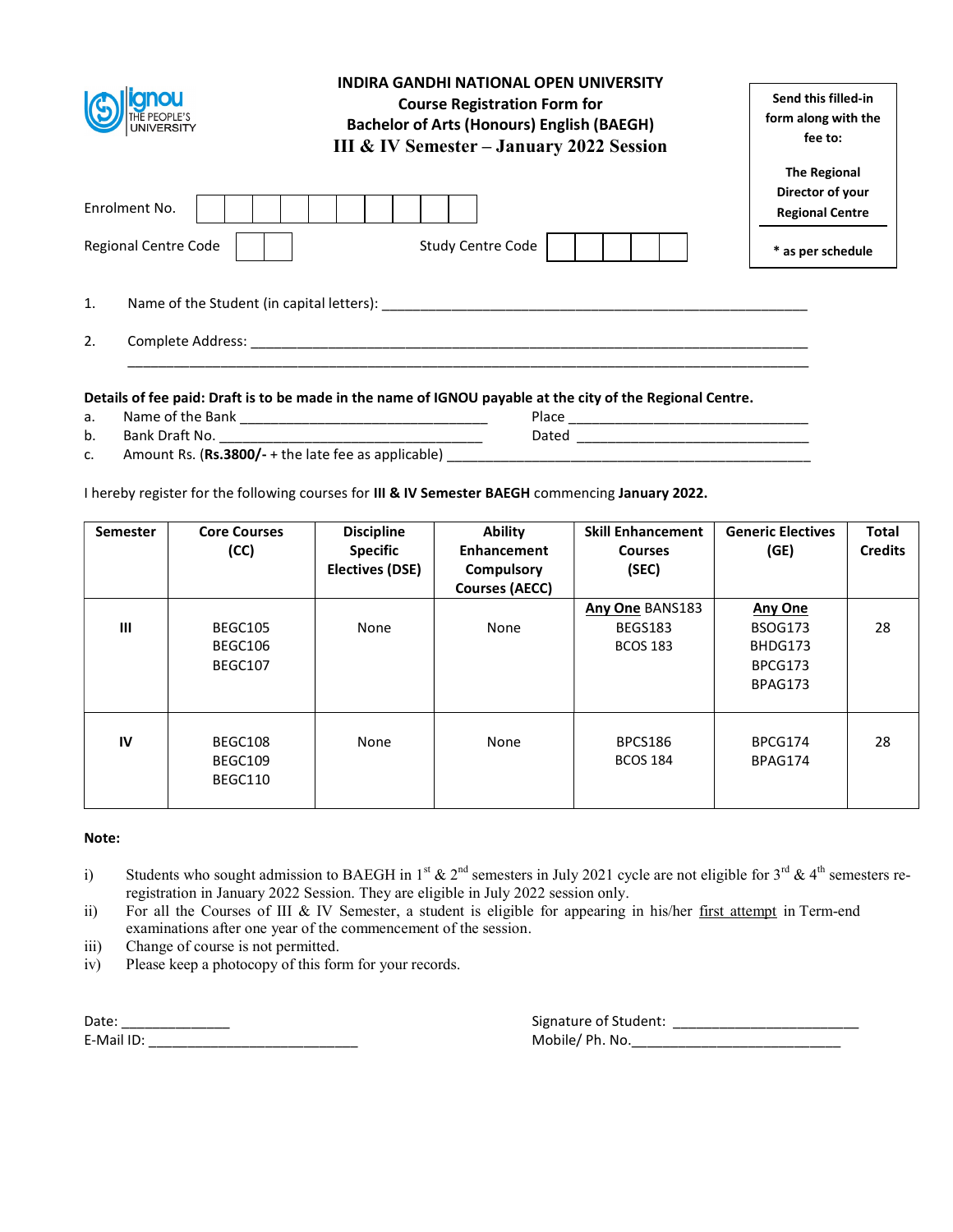| Enrolment No.<br><b>Regional Centre Code</b><br><b>Study Centre Code</b> | Send this filled-in<br>form along with the<br>Director of your |  |
|--------------------------------------------------------------------------|----------------------------------------------------------------|--|
|                                                                          | <b>Regional Centre</b><br>$\sim$ $\sim$                        |  |
| 1.<br>Name of the Student (in capital letters):                          |                                                                |  |
| 2.<br>Complete Address:                                                  |                                                                |  |

- a. Name of the Bank \_\_\_\_\_\_\_\_\_\_\_\_\_\_\_\_\_\_\_\_\_\_\_\_\_\_\_\_\_\_\_\_ Place \_\_\_\_\_\_\_\_\_\_\_\_\_\_\_\_\_\_\_\_\_\_\_\_\_\_\_\_\_\_\_
- b. Bank Draft No. \_\_\_\_\_\_\_\_\_\_\_\_\_\_\_\_\_\_\_\_\_\_\_\_\_\_\_\_\_\_\_\_\_\_ Dated \_\_\_\_\_\_\_\_\_\_\_\_\_\_\_\_\_\_\_\_\_\_\_\_\_\_\_\_\_\_
- 
- c. Amount Rs. (Rs.3800/- + the late fee as applicable) \_\_\_\_\_\_\_\_\_\_\_\_\_\_\_\_\_\_\_\_\_\_\_\_\_\_\_\_\_\_\_\_\_\_\_\_\_\_\_\_\_\_\_\_\_\_\_

# I hereby register for the following courses for V & VI Semester BAEGH commencing January 2022.

| <b>Semester</b> | <b>Core Courses</b><br>(CC) | <b>Discipline</b><br><b>Specific</b><br><b>Electives (DSE)</b> | <b>Ability</b><br><b>Enhancement</b><br>Compulsory<br><b>Courses (AECC)</b> | <b>Skill Enhancement</b><br><b>Courses</b><br>(SEC) | <b>Generic Electives</b><br>(GE) | <b>Total</b><br><b>Credits</b> |
|-----------------|-----------------------------|----------------------------------------------------------------|-----------------------------------------------------------------------------|-----------------------------------------------------|----------------------------------|--------------------------------|
| $\mathbf v$     | BEGC111<br>BEGC112          | BEGE141<br>BEGE143                                             | None                                                                        | None                                                | None                             | 24                             |
| VI              | BEGC113<br>BEGC114          | BEGE142<br>BEGE144                                             | None                                                                        | None                                                | None                             | 24                             |

#### Note:

- i) Students who sought admission to BAEGH in & 3<sup>rd</sup> & 4<sup>th</sup> semesters in July 2021 cycle are not eligible for 5<sup>th</sup> & 6<sup>th</sup> semesters reregistration in January 2022 Session. They are eligible in July 2022 session only.
- ii) For all the Courses of V & VI Semester, a student is eligible for appearing in his/her first attempt in Term-end examinations after one year of the commencement of the session.
- iii) Change of course is not permitted.
- iv) Please keep a photocopy of this form for your records.

| Date       | Signature of Student: |
|------------|-----------------------|
| E-Mail ID: | Mobile/ Ph. No.       |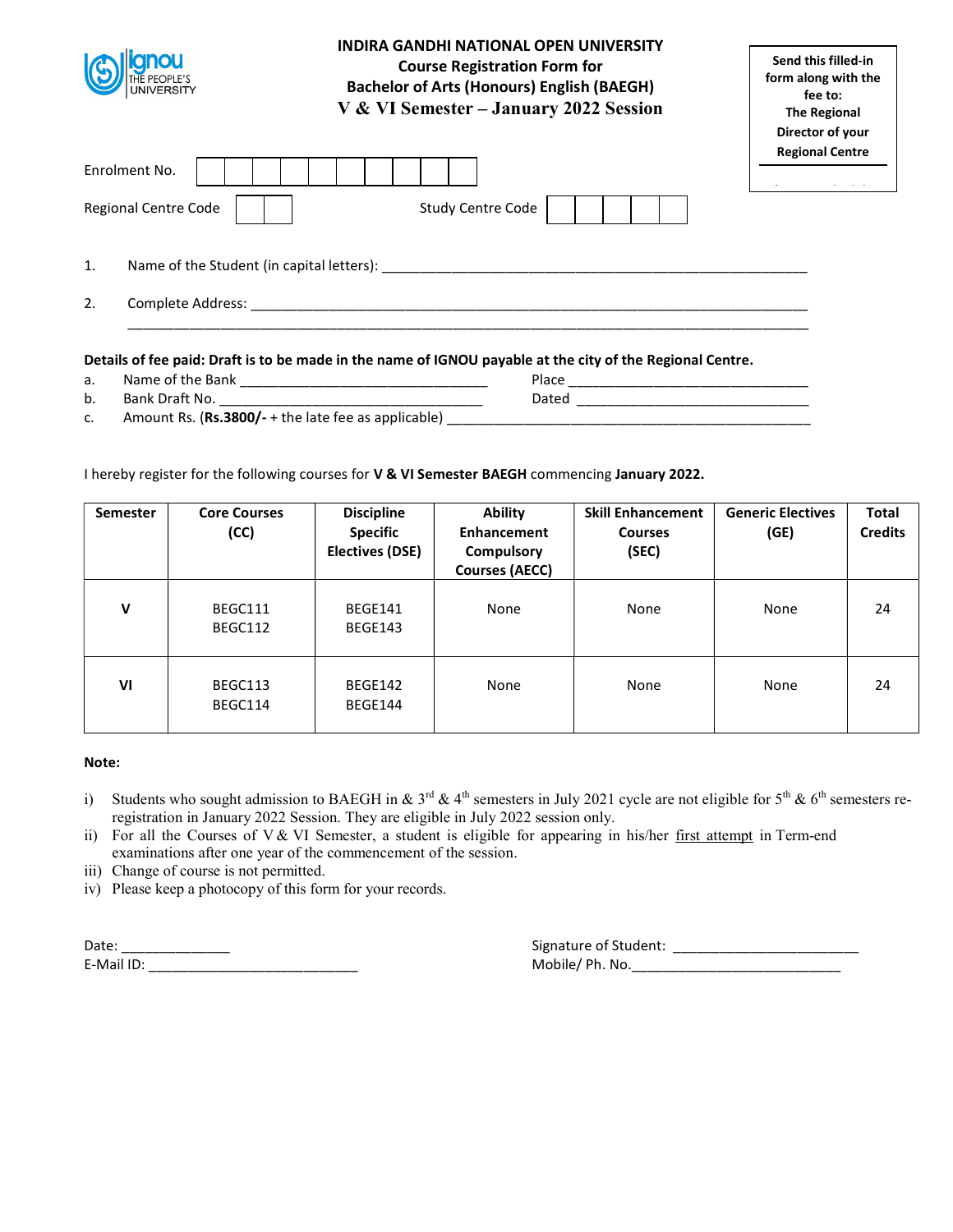| इंदिरा गांधी राष्ट्रीय मुक्त विश्वविद्यालय<br>पाद्यक्रम पंजीकरण प्रपत्र<br>कला स्नातक (ऑनर्स) हिन्दी (बीएएचडीएच)<br>III एवं IV सेमेस्टर – जनवरी 2022) | इस फार्म को भरकर<br>फीस के साथ निम्न पते<br>पर भेजें :<br>क्षेत्रीय निदेशक |
|-------------------------------------------------------------------------------------------------------------------------------------------------------|----------------------------------------------------------------------------|
| नामांकन संख्या<br>अध्ययन केंद्र का कोड<br>क्षेत्रीय केंद्र का कोड                                                                                     | इग्नू, क्षेत्रीय केन्द्र<br>*अनुसूची के अनुसार                             |
| 1. विद्यार्थी का नाम (स्पष्ट शब्दों में) :<br>2. पूरा पता :                                                                                           |                                                                            |

'kqYd dk fooj.k % Mªk¶V ^bXuw^ ds uke rFkk ml 'kgj esa ns; gksuk pkfg, tgk¡ vkidk {ks=h; dsUnz fLFkr gSA

¼d½ cSad dk uke \_\_\_\_\_\_\_\_\_\_\_\_\_\_\_\_\_\_\_\_\_\_\_\_\_\_\_\_\_\_\_ LFkku \_\_\_\_\_\_\_\_\_\_\_\_\_\_\_\_\_\_\_\_\_\_\_\_\_\_\_\_\_\_\_\_\_\_\_

¼[k½ cSad Mªk¶V@pkyku la- \_\_\_\_\_\_\_\_\_\_\_\_\_\_\_\_\_\_\_\_\_\_\_\_ rkjh[k \_\_\_\_\_\_\_\_\_\_\_\_\_\_\_\_\_\_\_\_\_\_\_\_\_\_\_\_\_\_\_\_\_\_\_\_\_\_\_\_ (ग) राशि रु.3800 + (विलम्ब शुल्क यदि लागू हो) देय (शहर का नाम)

मैं ततीय एवं चतर्थ सेमेस्टर बीएएचडीएच के लिए जनवरी 2022 में निम्नलिखित पातयक्रम लेना चाहता हँ ⁄ चाहती हैं।

|          |                                              |                  | $\lambda_{\rm min}$ , $\lambda_{\rm i}$ , $\lambda_{\rm i}$ , $\lambda_{\rm i}$ , $\lambda_{\rm i}$ , $\lambda_{\rm i}$ , $\lambda_{\rm i}$ , $\lambda_{\rm i}$ , $\lambda_{\rm i}$ , $\lambda_{\rm i}$ , $\lambda_{\rm i}$ , $\lambda_{\rm i}$ , $\lambda_{\rm i}$ , $\lambda_{\rm i}$ , $\lambda_{\rm i}$ , $\lambda_{\rm i}$ , $\lambda_{\rm i}$ , $\lambda_{\rm i}$ , $\lambda_{\$ |                                                              |                                            |                |
|----------|----------------------------------------------|------------------|----------------------------------------------------------------------------------------------------------------------------------------------------------------------------------------------------------------------------------------------------------------------------------------------------------------------------------------------------------------------------------------|--------------------------------------------------------------|--------------------------------------------|----------------|
| सेमेस्टर | कोर पाठ्यक्रम                                | विषय विनिर्दिष्ट | योग्य संवर्धन पाठ्यक्रम                                                                                                                                                                                                                                                                                                                                                                | कौशल संवर्धन                                                 | जेनेरिक ऐच्छिक                             |                |
|          | (सीसी)                                       | ऐच्छिक (डीएसई)   | (एईसीसी)                                                                                                                                                                                                                                                                                                                                                                               | अनिवार्य पाठ्यक्रम                                           | (जीई)                                      | कुल<br>क्रेडिट |
|          | (6 क्रेडिट)                                  | (6 क्रेडिट)      | (4 क्रेडिट)                                                                                                                                                                                                                                                                                                                                                                            | (एएसईसी)                                                     | (6 क्रेडिट)                                |                |
|          |                                              |                  |                                                                                                                                                                                                                                                                                                                                                                                        | (4 क्रेडिट)                                                  |                                            |                |
| III      | बीएचडीसी 105<br>बीएचडीसी 106<br>बीएचडीसी 107 |                  |                                                                                                                                                                                                                                                                                                                                                                                        | <u>कोई एक</u><br>बीएएनएस 183<br>बीएचडीएस 183<br>बीसीओएस183   | बीएसओजी 173<br>बीपीसीजी 173<br>बीपीएजी 173 | 28             |
| IV       | बीएचडीसी 108<br>बीएचडीसी 109<br>बीएचडीसी 110 |                  |                                                                                                                                                                                                                                                                                                                                                                                        | <u>कोई एक</u><br>बीपीसीएस 186<br>बीएचडीएस 184<br>बीसीओएस 184 | बीपीसीजी 174<br>बीपीएजी 174                | 28             |

नोट 1. जिन विद्यार्थियों ने बीएएचडीएच में जुलाई 2021 के लिए प्रथम एवं द्वितीय सेमेस्टर में प्रवेश लिया है, वे तृतीय एवं चतुर्थ सेमेस्टर के लिए जनवरी 2022 में आवेदन नहीं कर सकते। वे विद्यार्थी जुलाई 2022 सत्र में आवेदन करें।

2. व्हतीय एवं चतुर्थ सेमेस्टर बीएएचडीएच की सत्रांत परीक्षा पंजीकरण के एक वर्ष के उपरांत होगी।

3. विषय परिवर्तन की अनुमति नहीं है।

4. पूर्ण रूप से फार्म भरने के बाद उसकी एक प्रतिलिपि अपने रिकार्ड के लिए अवश्य रखें।

भवदीय

fnukad % &&&&&&&&&&&&&&&&&&&&&&&&&& fo|kFkhZ ds gLrk{kj % &&&&&&&&&&&&&&&&&&&&&&&&&& bZ esy % &&&&&&&&&&&&&&&&&&&&&&&&&&&& Qksu ua-@eksckby ua-% &&&&&&&&&&&&&&&&&&&&&&&&&&